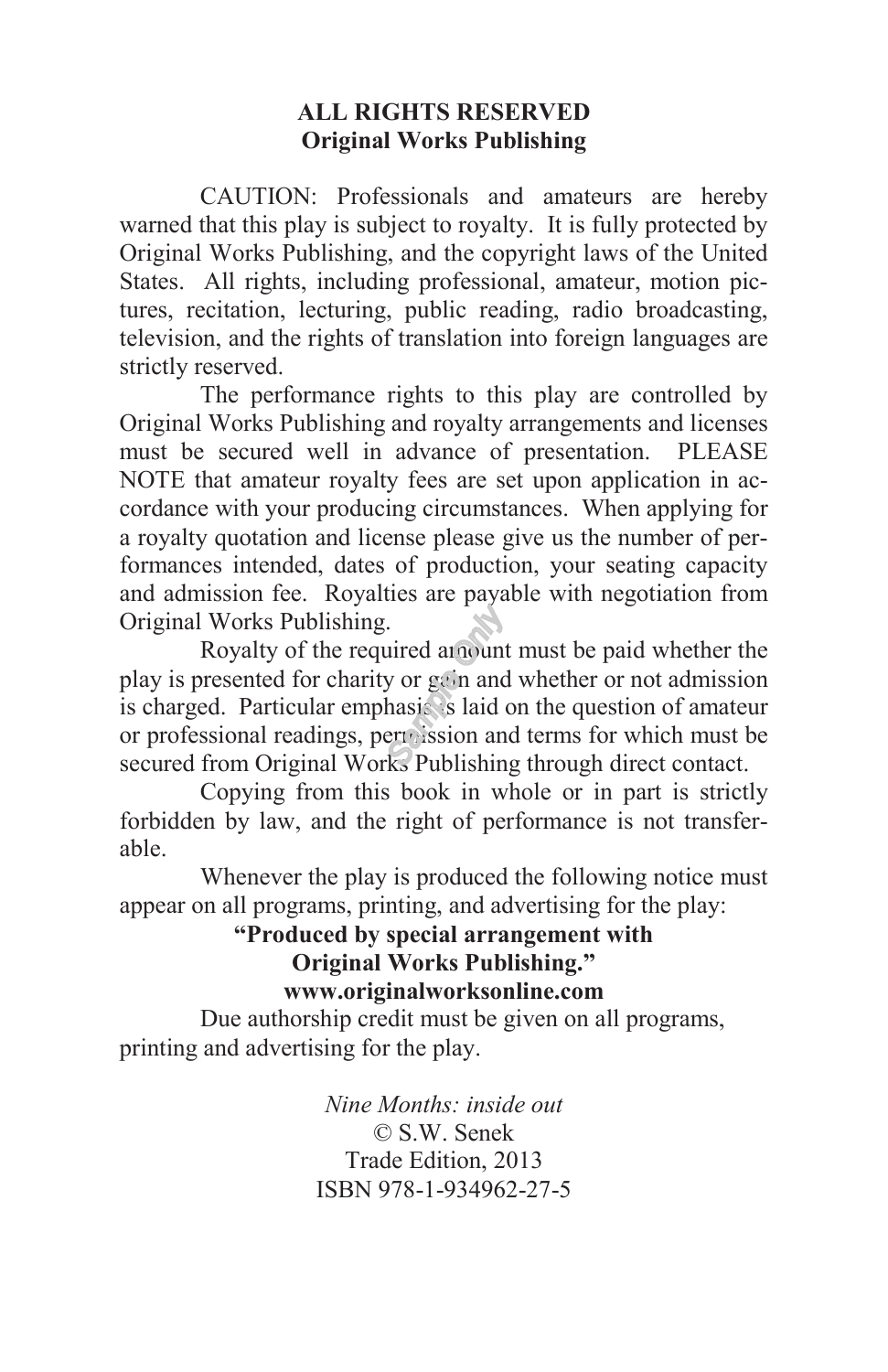*Also Available From Original Works Publishing* 



### **NURTURE by Johnna Adams**

**Synopsis:** Doug and Cheryl are horrible single parents drawn together by their equally horrible daughters. The star -crossed parental units journey from first meeting to first date, to first time, to first joint parent-teacher meeting, to proposal and more. They attempt to form a modern nuclear family while living in perpetual fear of the fruit of their loins and someone abducting young girls in their town. **Cast Size:** 1 Male, 1 Female

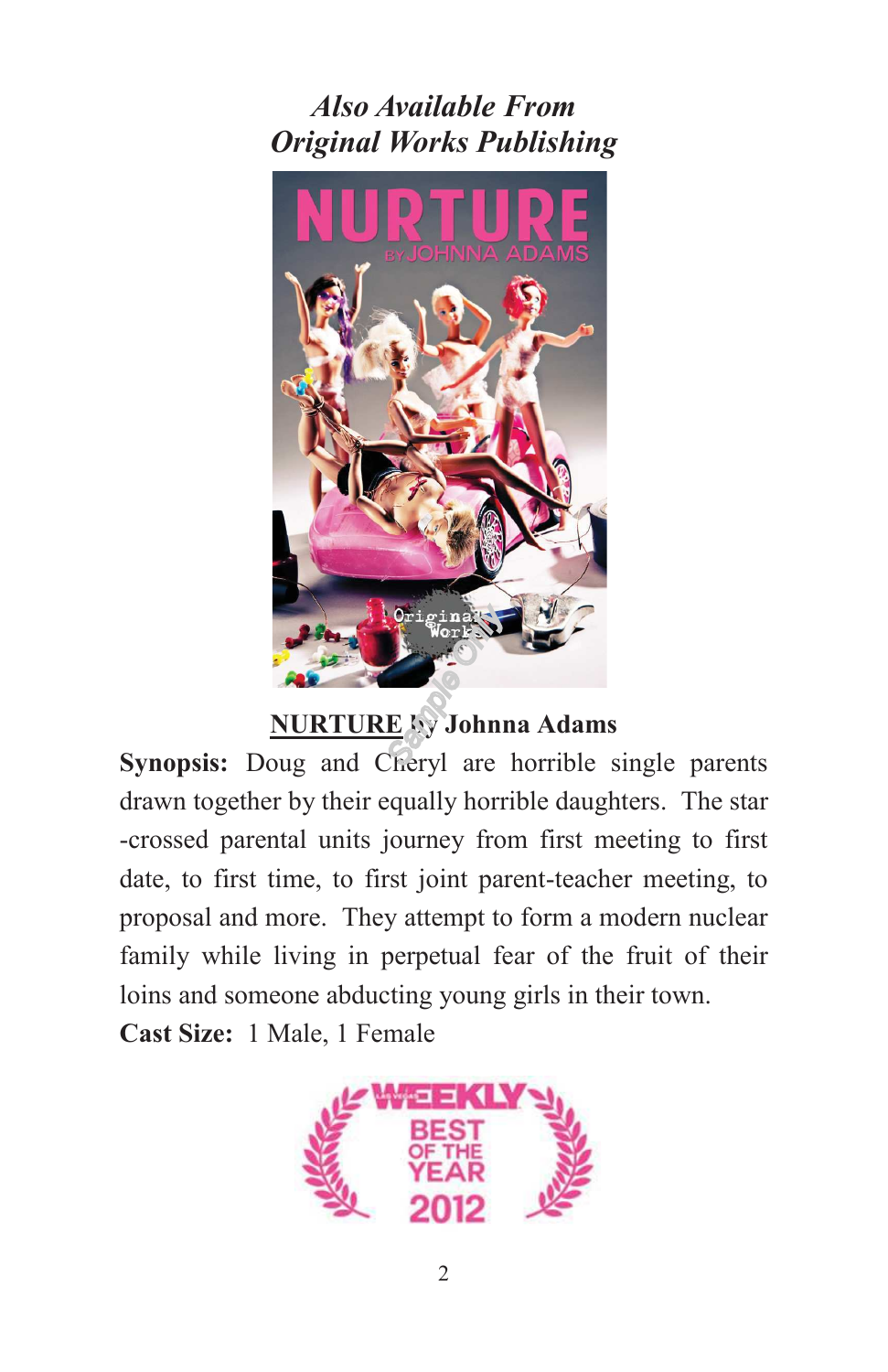## **9 MONTHS: INSIDE OUT (NINE RELATED SHORT PLAYS FOR EACH MONTH OF PREGNANCY)**

**by S.W. Senek** 

**Visit S.W. Senek online www.swsenek.com** 

3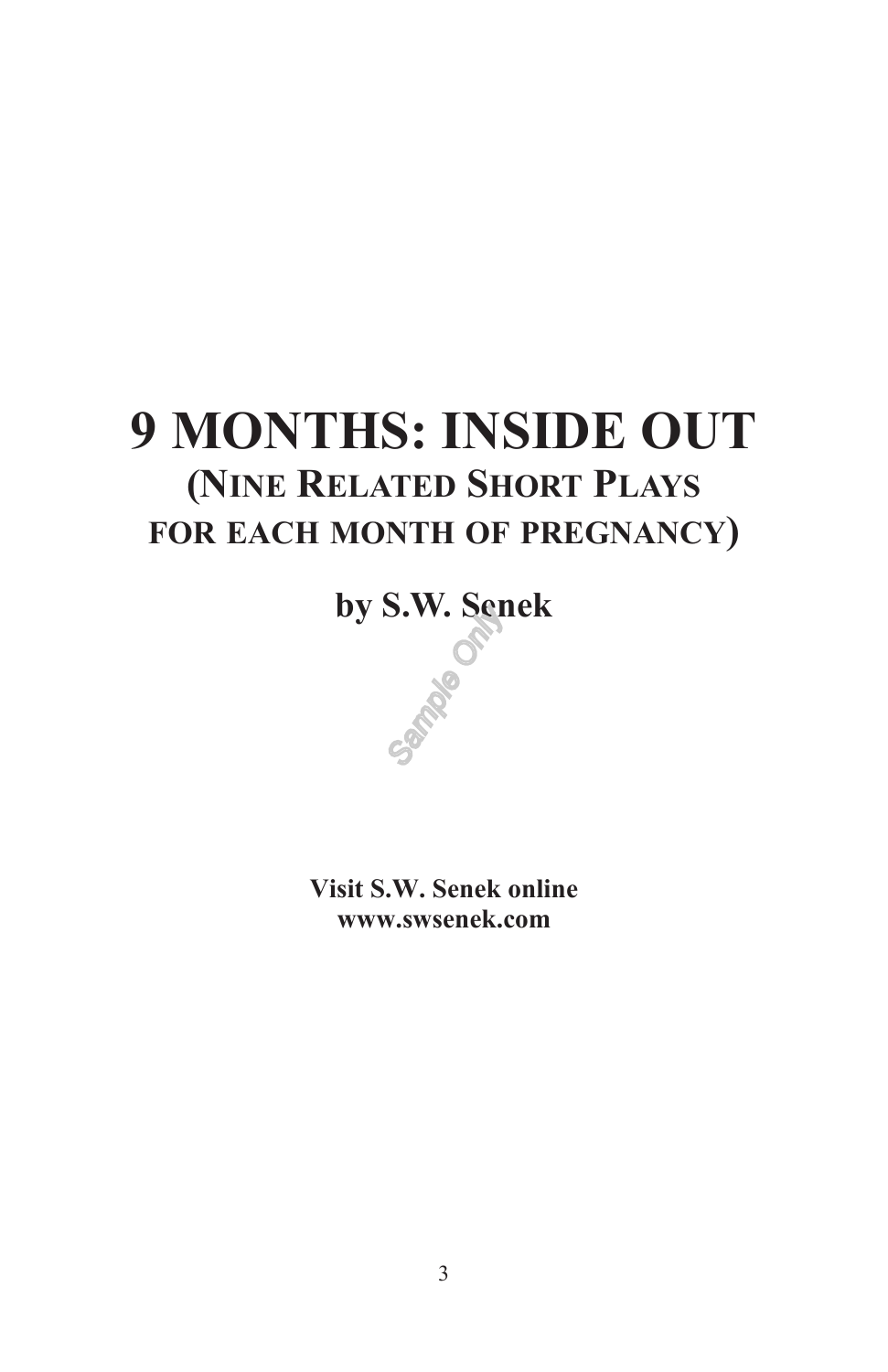### **Table of Contents**

| 1st Month—Outcome                   |    |
|-------------------------------------|----|
| 2nd Month—Don't Worry               | 21 |
| 3rd Month—Making Room               | 25 |
| 4th Month—Time Capsule              | 40 |
| 5th Month—The Sign                  | 51 |
| 6th Month—Baby Tender               | 65 |
| 7th Month-The Perfect Gift          | 70 |
| 8th Month—Family Tour               | 80 |
| 9th Month-Instructions Net Included | 86 |
|                                     |    |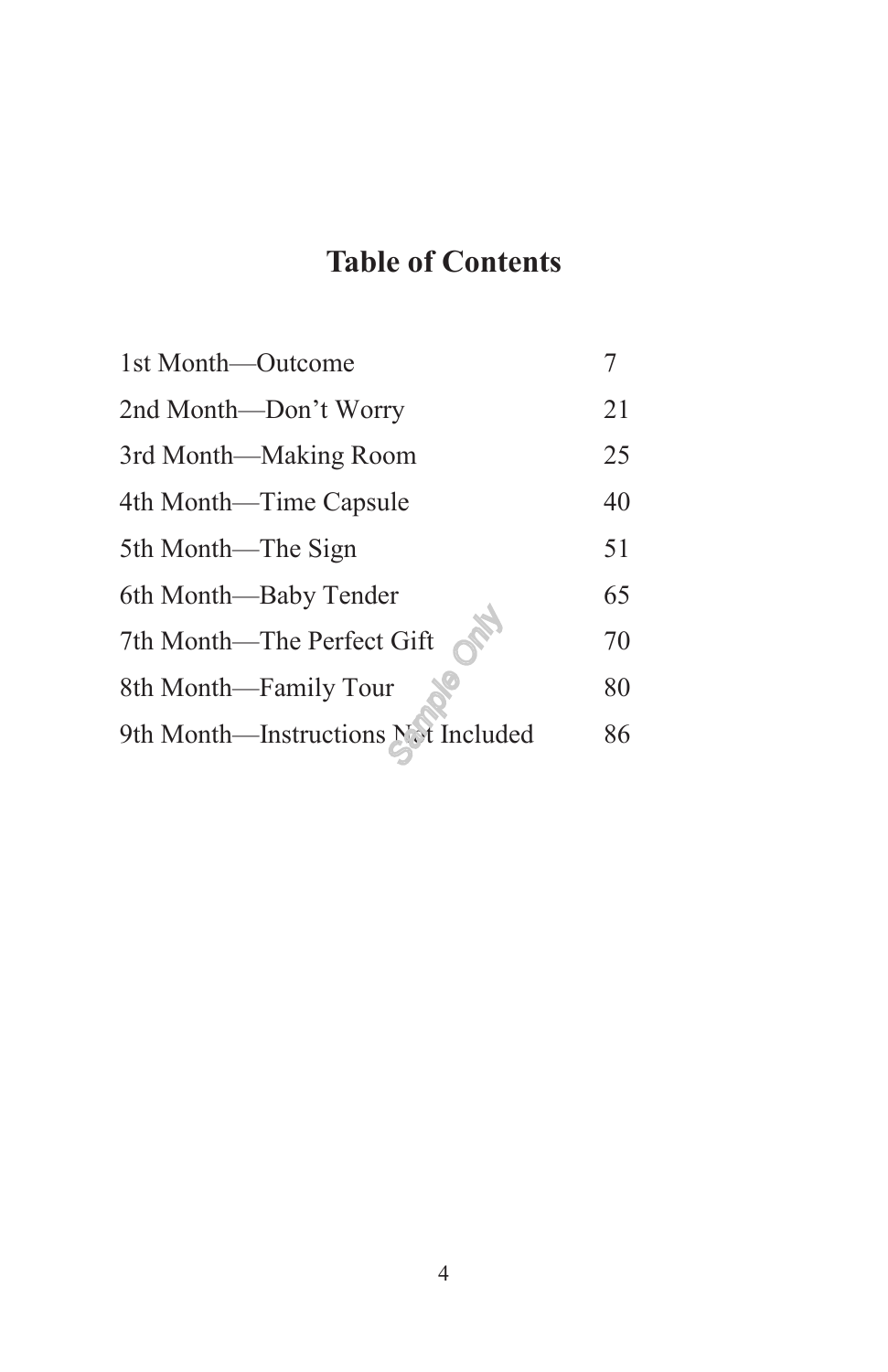*NINE MONTHS: inside out* was the 2005 Winner of the New Jersey Playwrights Contest produced by William Paterson University, NJ, 2005. Co-coordinators - Ed Matthews and Shari Selke Directed by Phillip Sprayberry

### *Outcome* was the 2003 **Winner of the Circle Choice Award**

World Premiere by Playwrights Circle, Palm Springs, 2003.

*Making Room* was part of the Seventh Annual Festival of One-Act Plays World Premiere by Theatre Three, Port Jefferson, NY, March, 2004. Artistic Director Jeffrey Sanzel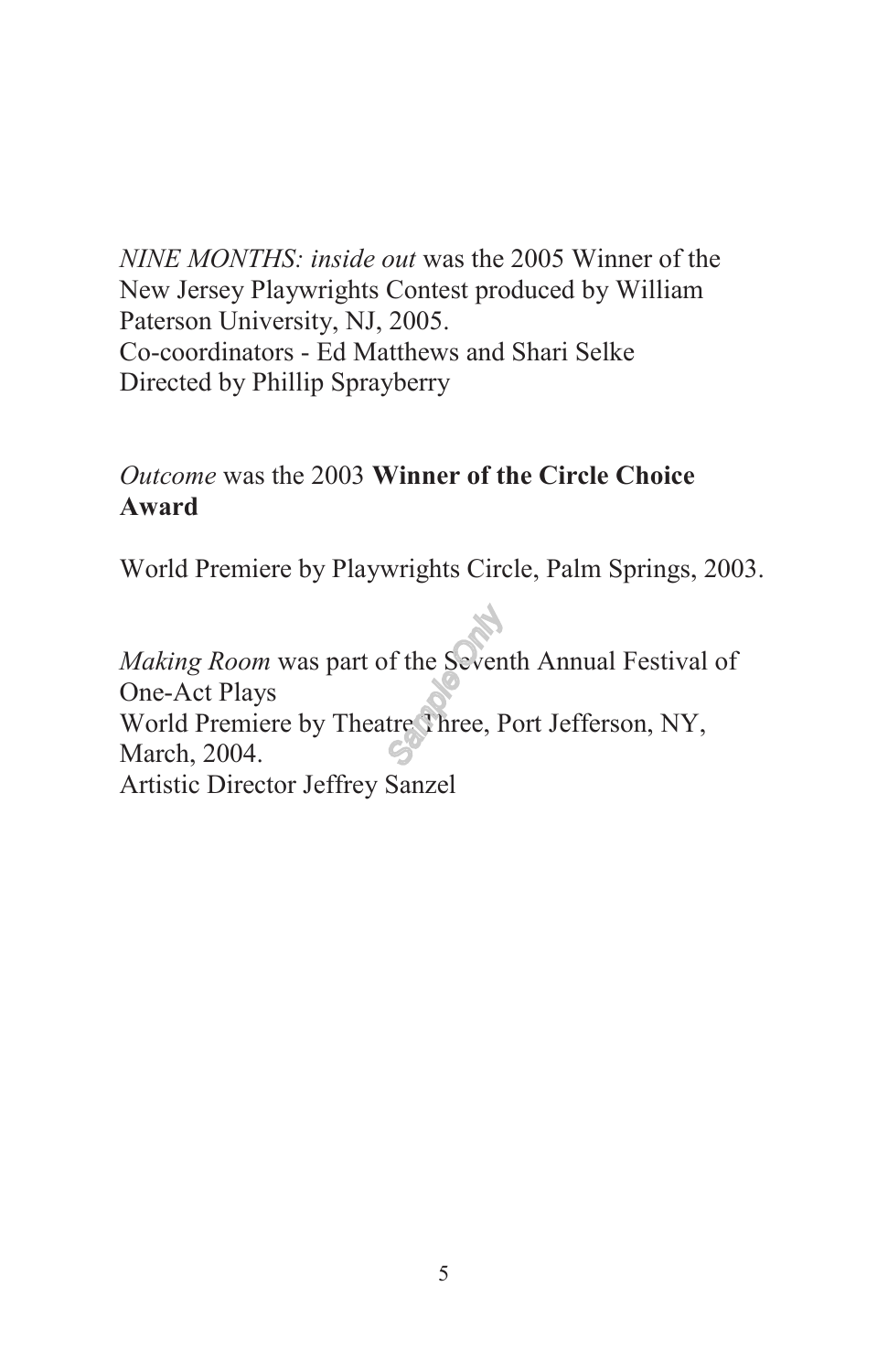### **to my lovely Googles you are a wonderful mommy**

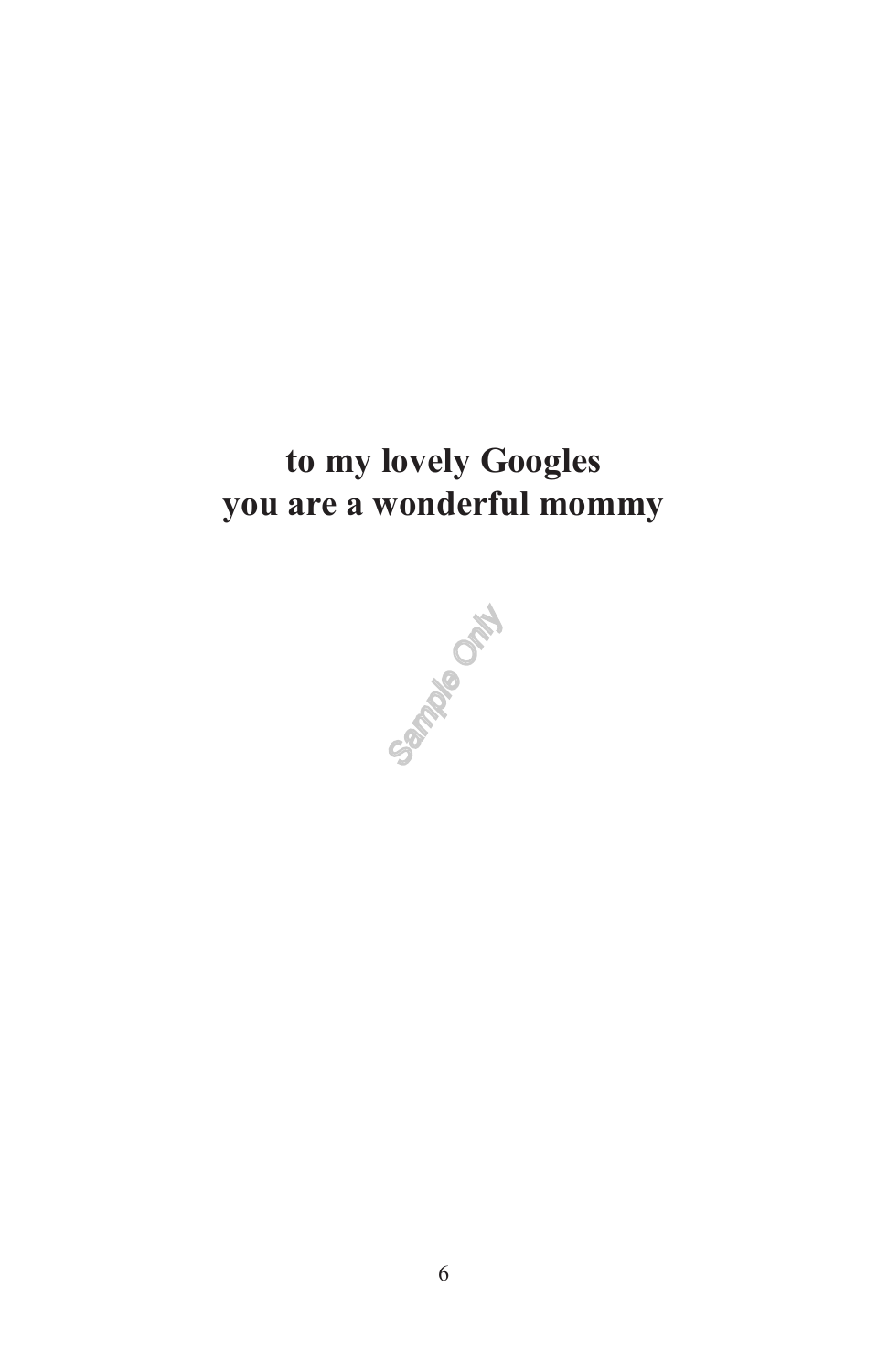### **NINE MONTHS: inside out**

THE VOICE: Are you feeling fatigued? Are you experiencing heartburn, nausea, or flatulence? Do you crave food? Are you emotionally unstable? Irritable? Have you gone through irrational mood swings? Are you overwhelmed with fear or joy? Is that driver in front of you a complete idiot? Do you feel that your spouse is also an idiot? If you have answered "yes" to all of these questions, you might be pregnant. Drop everything and have a physician examine you *immediately*. You might already be *in* your first month of pregnancy. However, if you already know you're pregnant please proceed to page thirty of *What You Don't Expect When Expecting*. You have much planning ahead.

# **FIRST MONTH: Outcome**

*(Time: Morning. Setting: In a bathroom somewhere in Northern New Jersey. Lisa and Bob stand in front of the sink. Lisa clutches the results of a home-pregnancy test in her hand. Neither Bob nor Lisa has looked. They give each other an assuring smile.)* 

LISA: Ready?

- BOB: Ready. *(Beat. Snap change: he begins to speak his conscience to the audience.)* Oh my God.
- LISA: *(Snap change: she begins to speak her conscience to the audience.)* Oh my God.

BOB: This is it.

 $LISA$  The moment—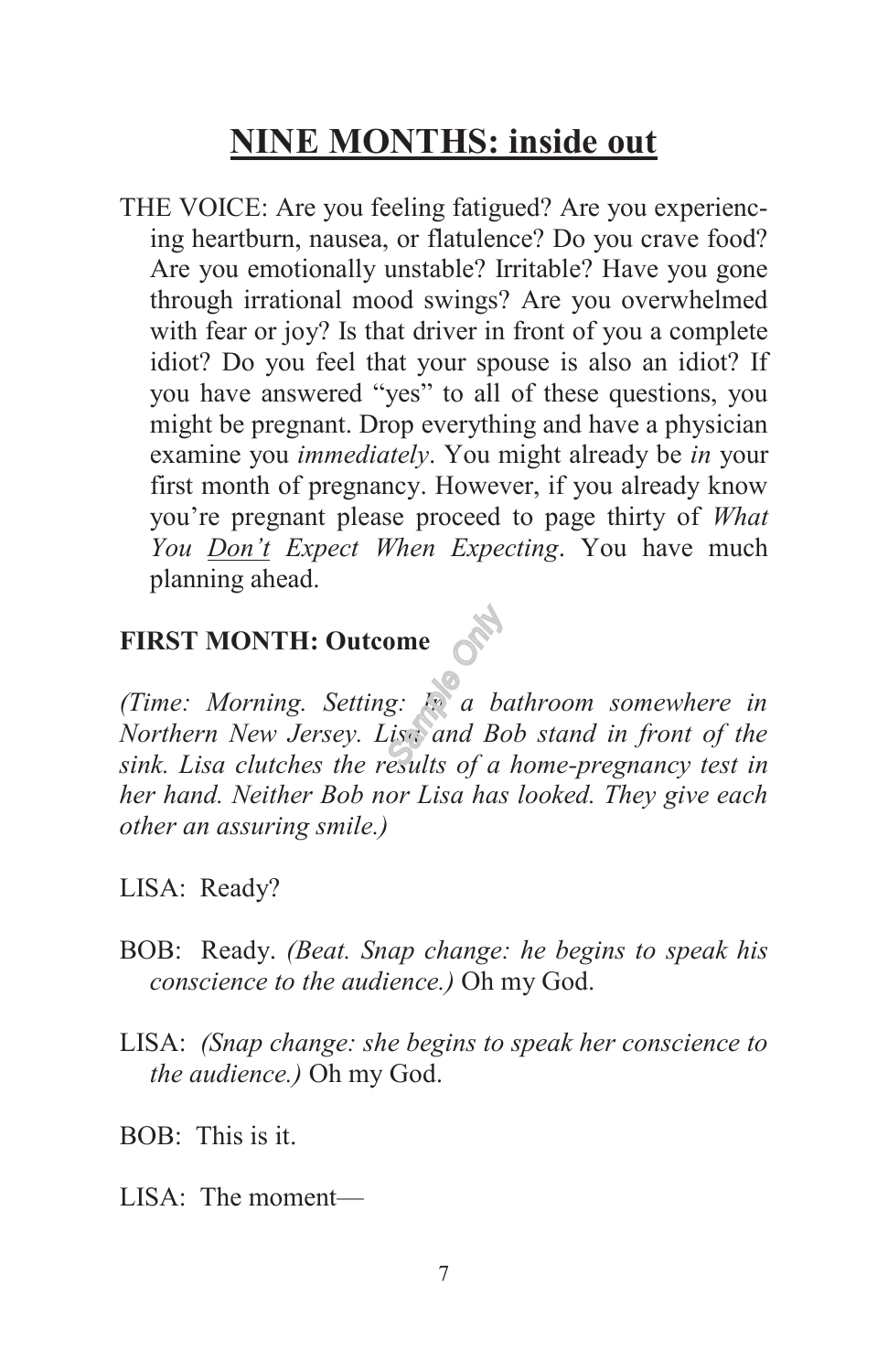- BOB: A—
- LISA: Our life could change.
- BOB: A—
- LISA: He can't say it.
- BOB: *(Encouraging himself.)* I can say it.
- LISA: He *thinks* he can say it.
- BOB: I *know* I can say it.
- LISA: He can't.
- BOB: Of course I can *(Deep breath. He tries to say it. Dejected exhale.)* I can't say it.
- LISA: *I* can say it.
- BOB: Look at her beaming, *she* can say it.
- LISA: Pregnancy test—
- BOB: She's just waiting to see the results.
- LISA: *(Starts to bring the test up to see but stops.)* I can't look yet—
- BOB: Is she? Isn't she? I can't take suspense. Suspense makes my skin itch. *(He itches.)*
- LISA: God, he's itching—he's full of suspense.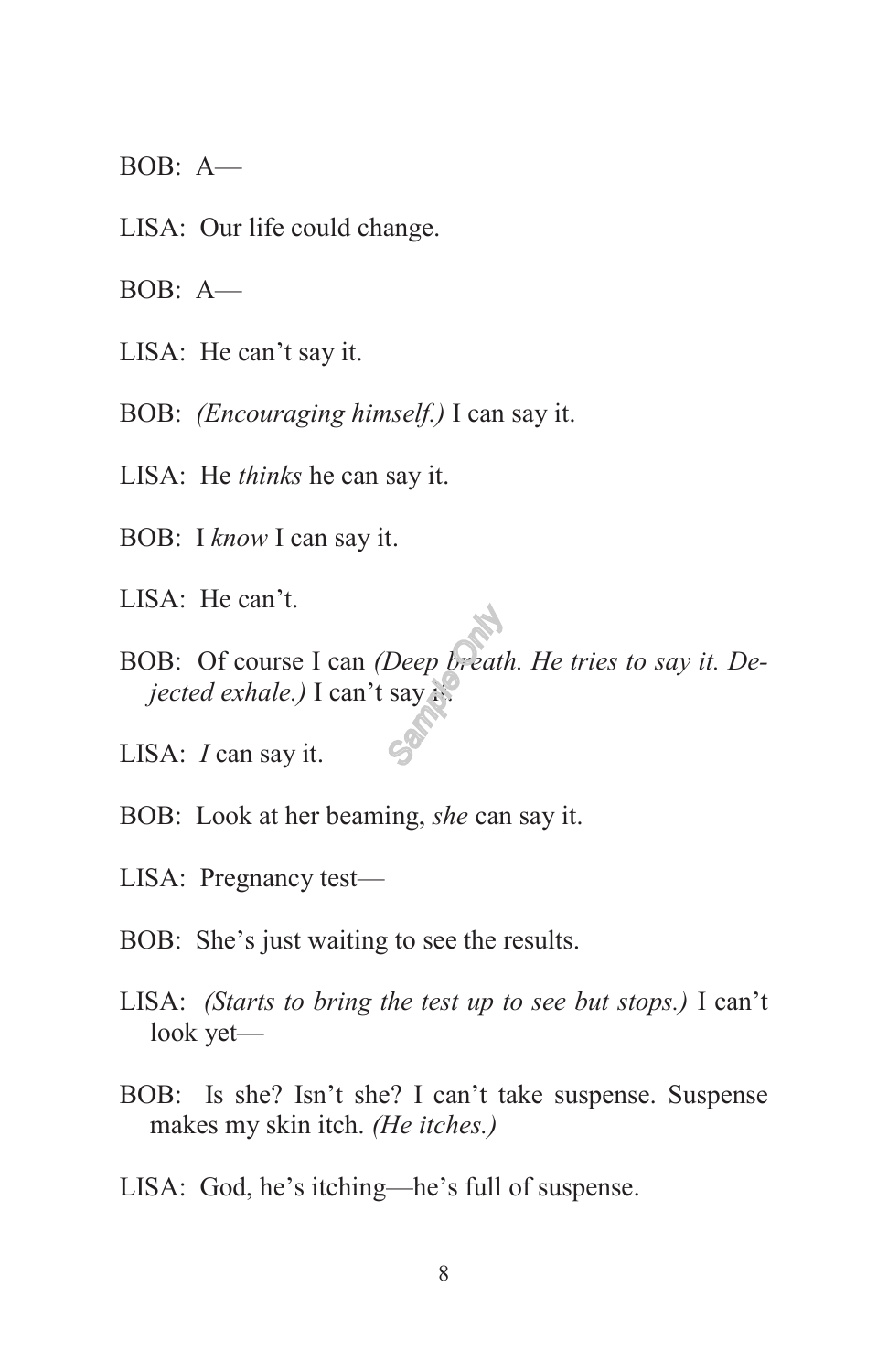- BOB: Suspense has filled me.
- LISA: He's suspenseful.
- BOB: I'm itching with suspense.
- LISA: It's all about symbols on a little stick.
- BOB: I wonder what they used before the stick. Leaves? Leaves are very important in some cultures. Some people still choose leaves over toilet paper.
- LISA: A line through a circle represents a baby.
- BOB: What do the symbols mean?
- LISA: *(Trying to let it sink in.)* "Baby."
- BOB: Circles, lines, squares, dots—the big dipper! I could never find the big dipper.
- LISA: "Baby." *(Assuring.)* Saying it makes it real.
- BOB: "Baby." *(Worried.)* Sounds too real.
- LISA: *(Tries to believe the possibility of it.)* "Baby."
- BOB and LISA: Oh God.
- BOB: What were we thinking?
- LISA: It was so right at the time.
- BOB: I mean, there she was saying "I want it." It was my obligation.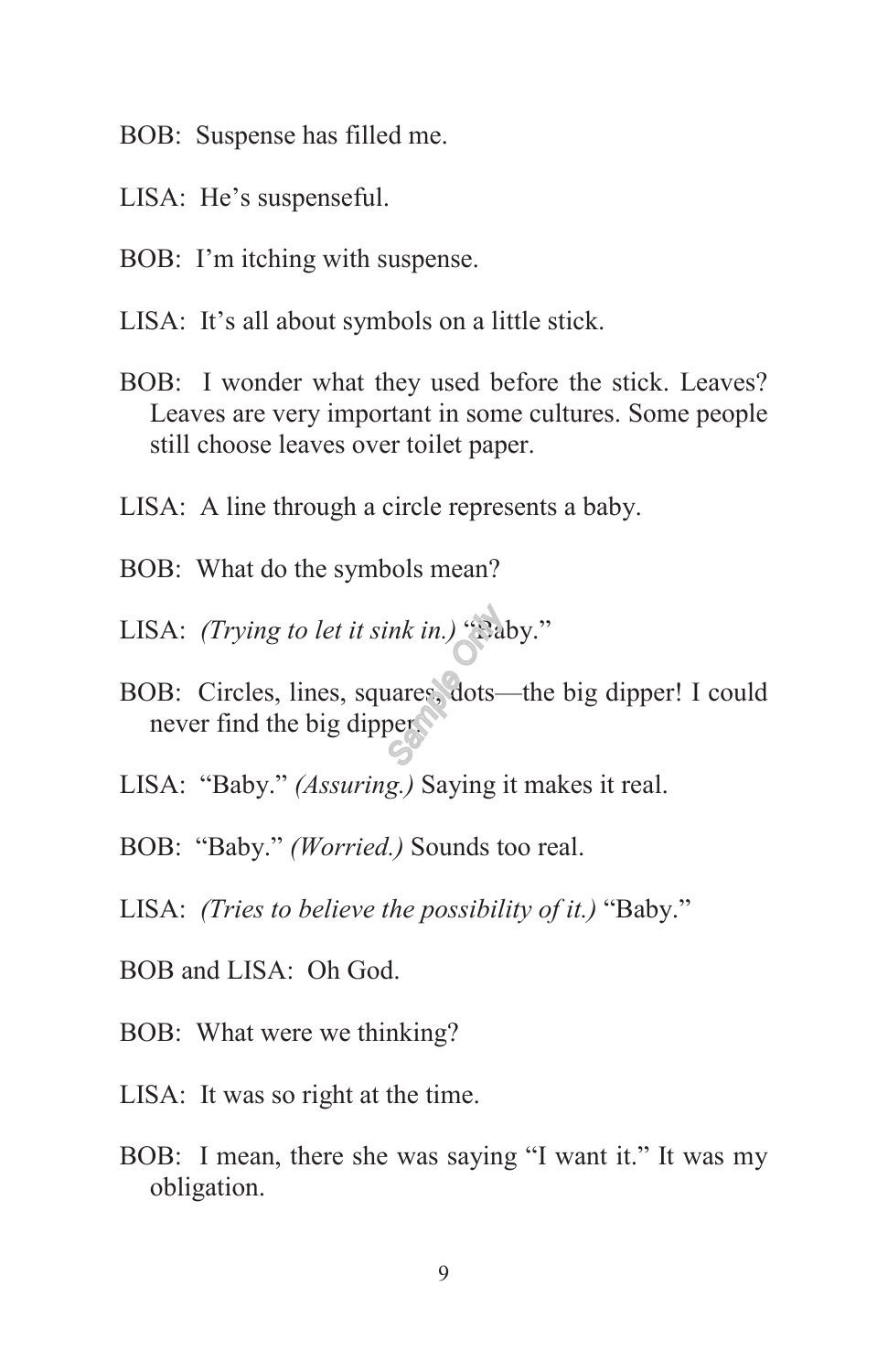- LISA: He wanted it—he begged me. "Please!" I hate to see him beg.
- BOB: She could have used the old—"I'm feeling sick" line. I wouldn't have touched her.
- LISA: I should've told him I was sick. He has this thing about germs.
- BOB: Doorknobs. *(He pulls out a hanky.)* I can't touch doorknobs without my hanky.
- LISA: The hanky. He takes it *everywhere*—to restaurants to hold his utensils. Our wedding, to put my ring on. Is that how he'll hold the baby?
- BOB: At our wedding, the whole family kept telling us, "have children!" Children. How does one think with children around?
- LISA: "Baby." We just moved in. I haven't found an appropriate place for my antique ceramic thimble collection gathered from Finland.
- BOB: We moved here less than a year ago. I don't even have my piano set up exactly where I want it. I'm very particular. It can take up to three years to find the right spot. There has to be just enough light.
- LISA: I'm a real estate agent, not a mother.
- BOB: Definitely not enough light—I've spent hours not playing but sitting.
- LISA: How will I juggle a career *and* a baby?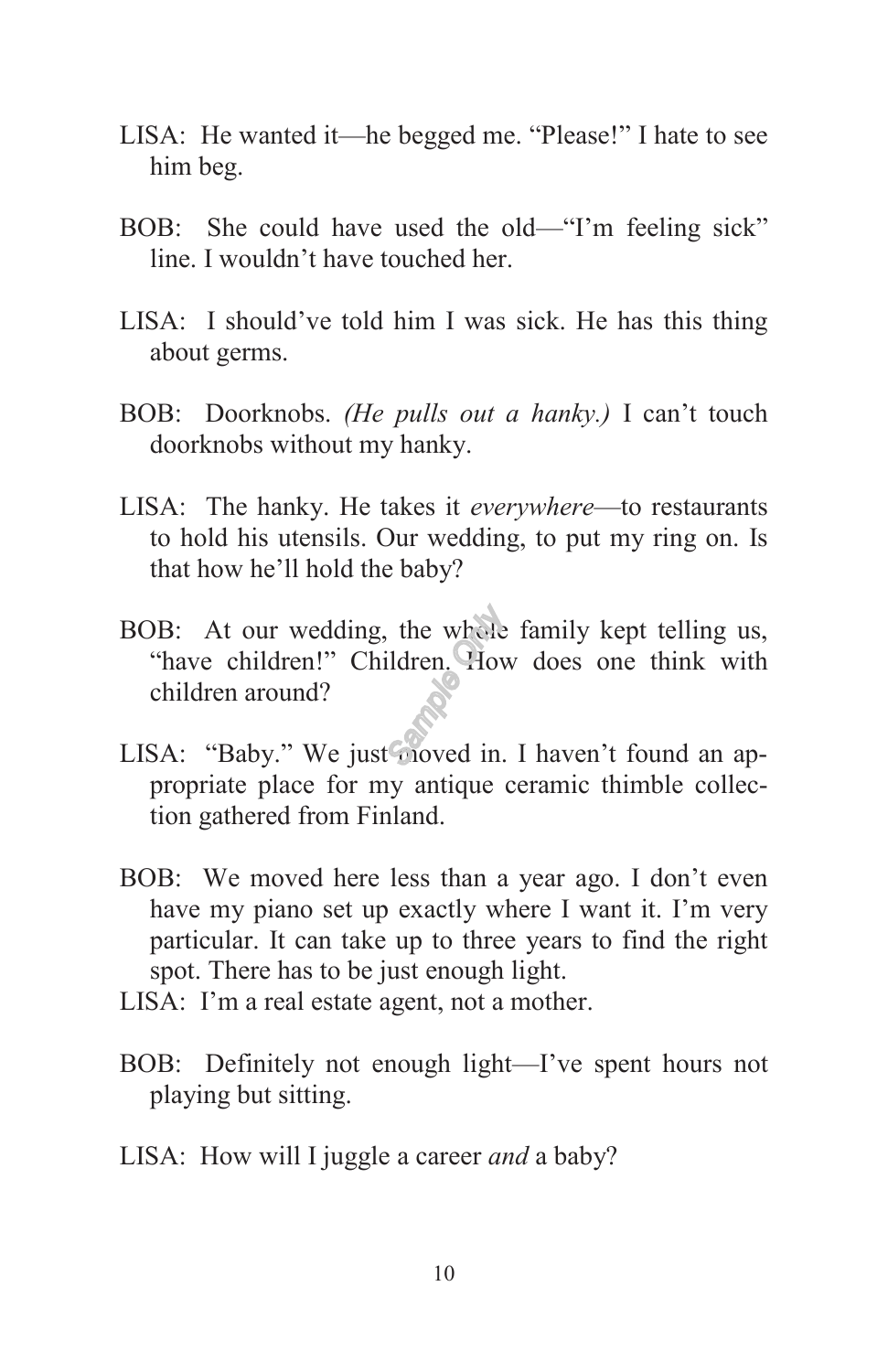- BOB: How will I compose? I must have complete silence. There won't be silence—that and the light. Did I mention I get very tense with poor lighting?
- LISA: "Oh, this is a perfect three bedroom, one and a half bath house complete with a—whoop—time to breast feed. Excuse me while I whip my left breast out. So do you like it? *(Beat.)* The house, not my breast."
- BOB: I'll have to play children's songs. I hate children's songs. It'll be hours of "play it again, Daddy—again again!"
- LISA: It'll be countless arguments of *(Looks at Bob.)* "You take the kid."

MARIO DAK

- BOB: *(To Lisa.)* No.
- LISA: Yes, you take it.
- BOB: No.
- LISA: I can't—*(To the audience.)* I can't do this!
- BOB: *(To the audience.)* I know this sounds a little selfish but…what about sex?
- LISA: Look at him. He's thinking about sex.
- BOB: Oh, damn, I can see her thinking about me thinking about sex. I'll think of other things.
- LISA: I can see right though him.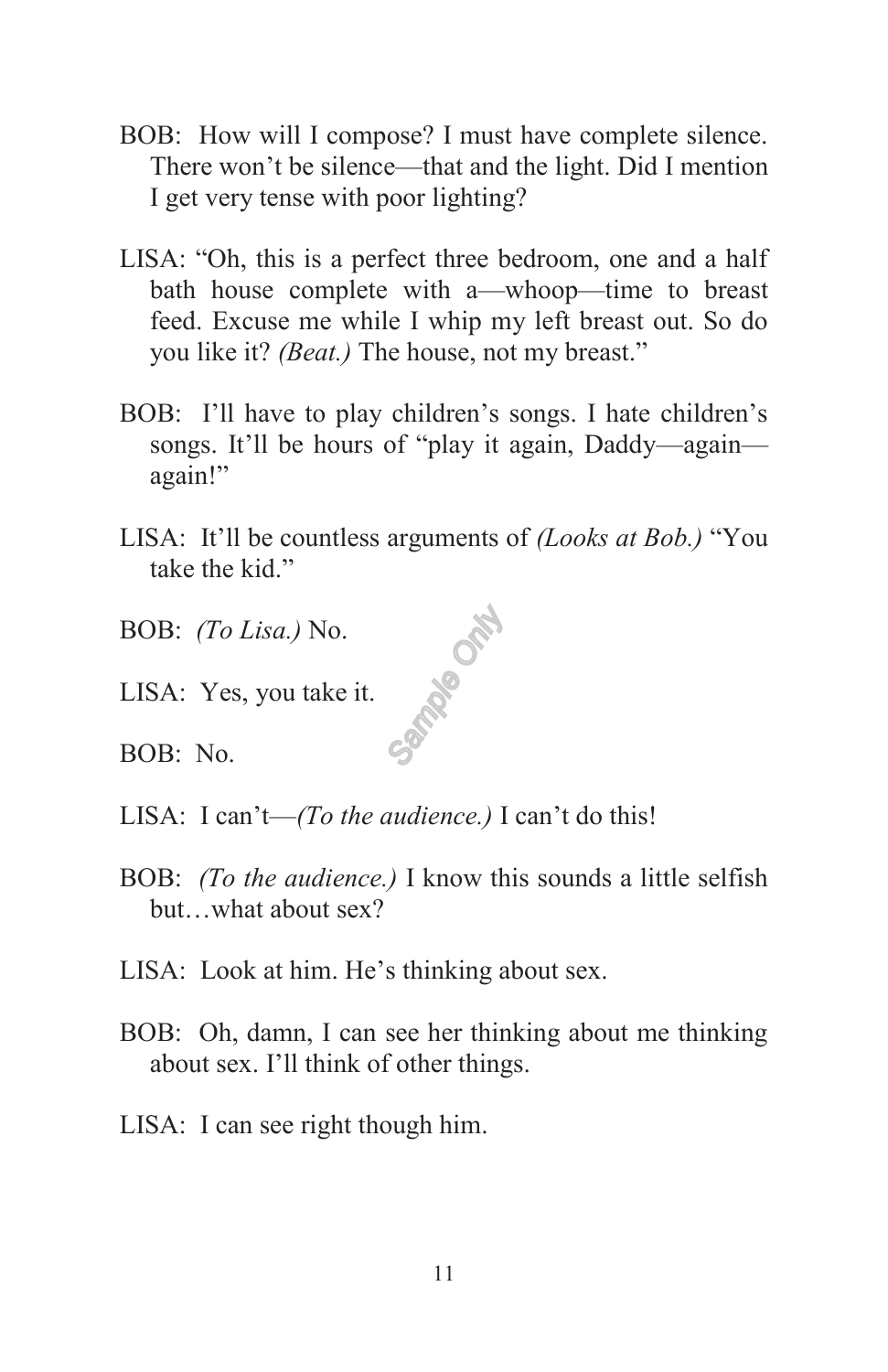- BOB: I will put my *shield* up! *(Pantomimes pulling up his large shield. Stands proud like a superhero.)* She'll have no idea what I'm thinking now!
- LISA: He's going into his "shield" phase. *(Bob stares at her.)* He's staring at me.
- BOB: Oh god.
- LISA: He's imagining me being huge.
- BOB: She'll be huge.
- LISA: He's thinking about sex again.
- BOB: *(The thought of having sex with a very pregnant wife. Look of distaste.)* Ughh.
- LISA: It's a beautiful thing.
- BOB: If it were so beautiful, all adult magazines would go pregnant. It's an acquired taste.
- LISA: It's natural. From the second you put on weight, you glow and—oh, no—this can't be. I spent countless hours on the exercise machines, doing weights, aerobics. He sabotaged me!
- BOB: I read somewhere this is when women want sex the most.
- LISA: We'll see if he'll like sex with me now!
- BOB: I mean the kid will be right there.
- $LISA:$  We can still be intimate.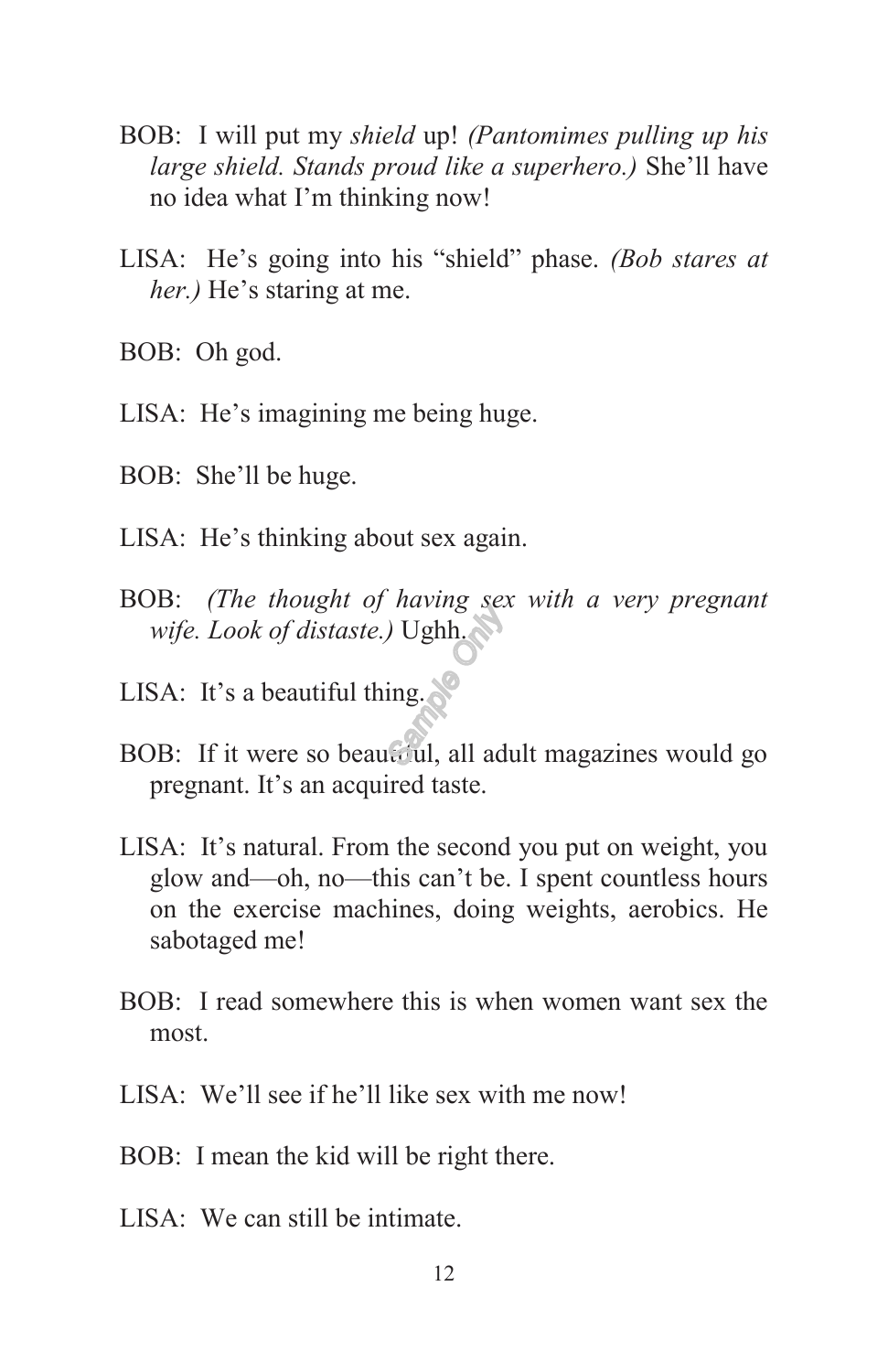- BOB: All three of us?
- LISA: It's normal.
- BOB: I have enough trouble being naked alone.
- LISA: Of course Bob isn't normal. Take texture and food.
- BOB: I'm particular—really.
- LISA: If it doesn't feel right in his mouth, forget it.
- BOB: Example, last night, Lisa made a Reuben casserole.
- LISA: I made Reuben casserole. He took one bite.
- BOB: I made an effort. I took several bites.
- LISA: One bite.
- BOB: We have unusually large forks.
- LISA: He shoved it aside. I mean, he likes Rueben sandwiches.
- BOB: Rueben sandwiches were not meant to be mashed into a pile known as a casserole. *(Ponder.)* God—no sex for nine months.
- LISA: Maybe this will bring us closer.
- BOB: This will put distance between us. She'll want to talk more.
- LISA: Bob and I should talk more.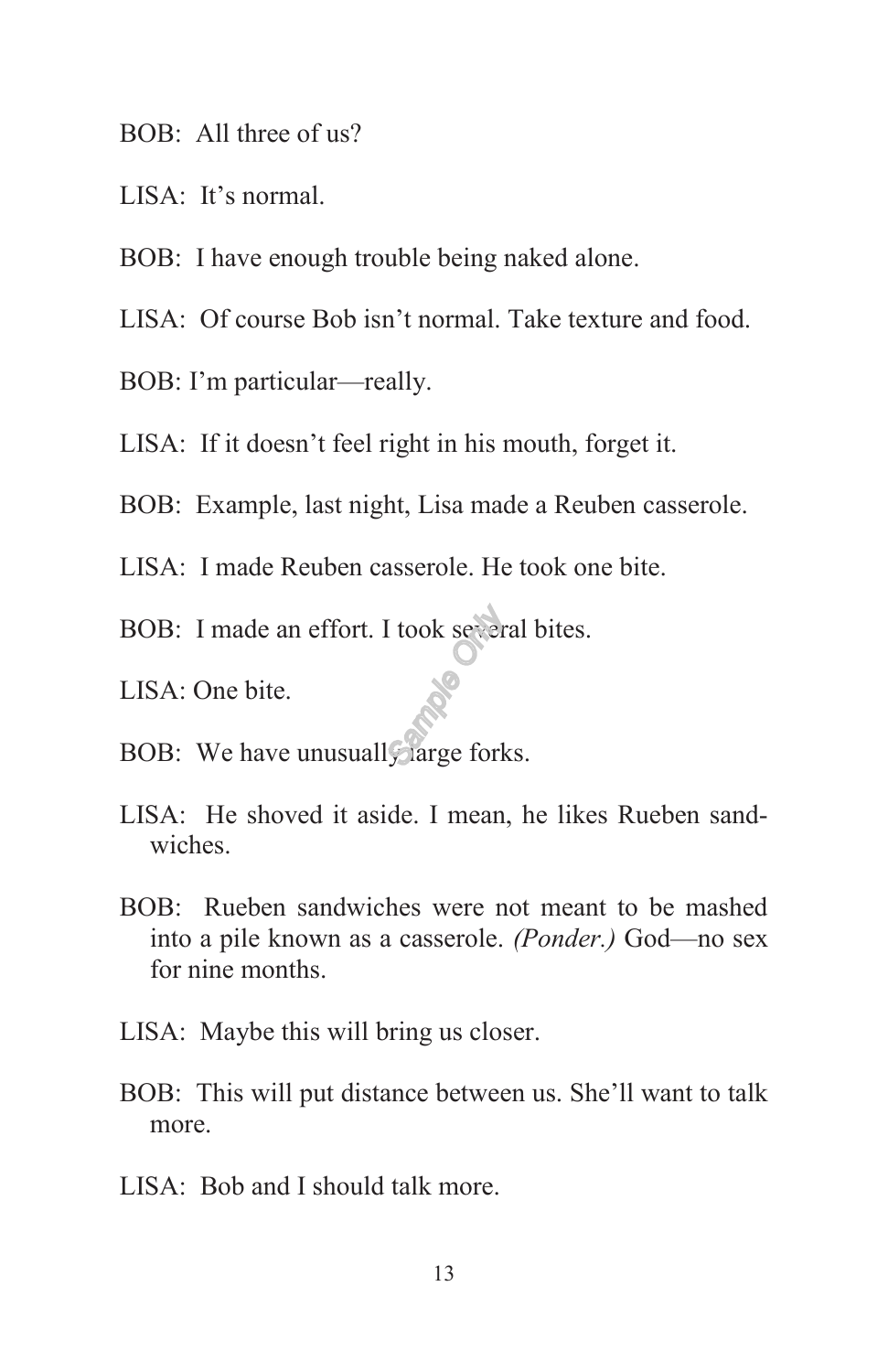- BOB: I'll take up a hobby—something to get me out of talking.
- LISA: I remember when we met.
- BOB: I remember meeting her—after one of my gigs.
- LISA: We talked all night.
- BOB: She would not shut up. All she could talk about was the house she showed that day.
- LISA: So he kissed me.
- BOB: I kissed her to shut her up. Oh, God, what if it runs in the genes. I like a good night's sleep.
- LISA: I'll never sleep again.
- BOB: Did I mention anything about my piano and lighting? It has to be perfect—like my sleep.
- LISA: I must have at least ten hours sleep.
- BOB: Is she going to expect me to get up in the middle of the night? What the hell can I do? I don't have any milk. Do I? *(He looks at himself in a mirror.)*
- LISA: I knew it, he has breast envy.
- BOB: *(Freezes.)* I should stop. *(Stops looking at himself.)* She'll think I have breast envy. *(Beat.)* Okay, a little but how can *I* contribute in the middle of the night?
- LISA: He thinks he won't get up in the middle of the night.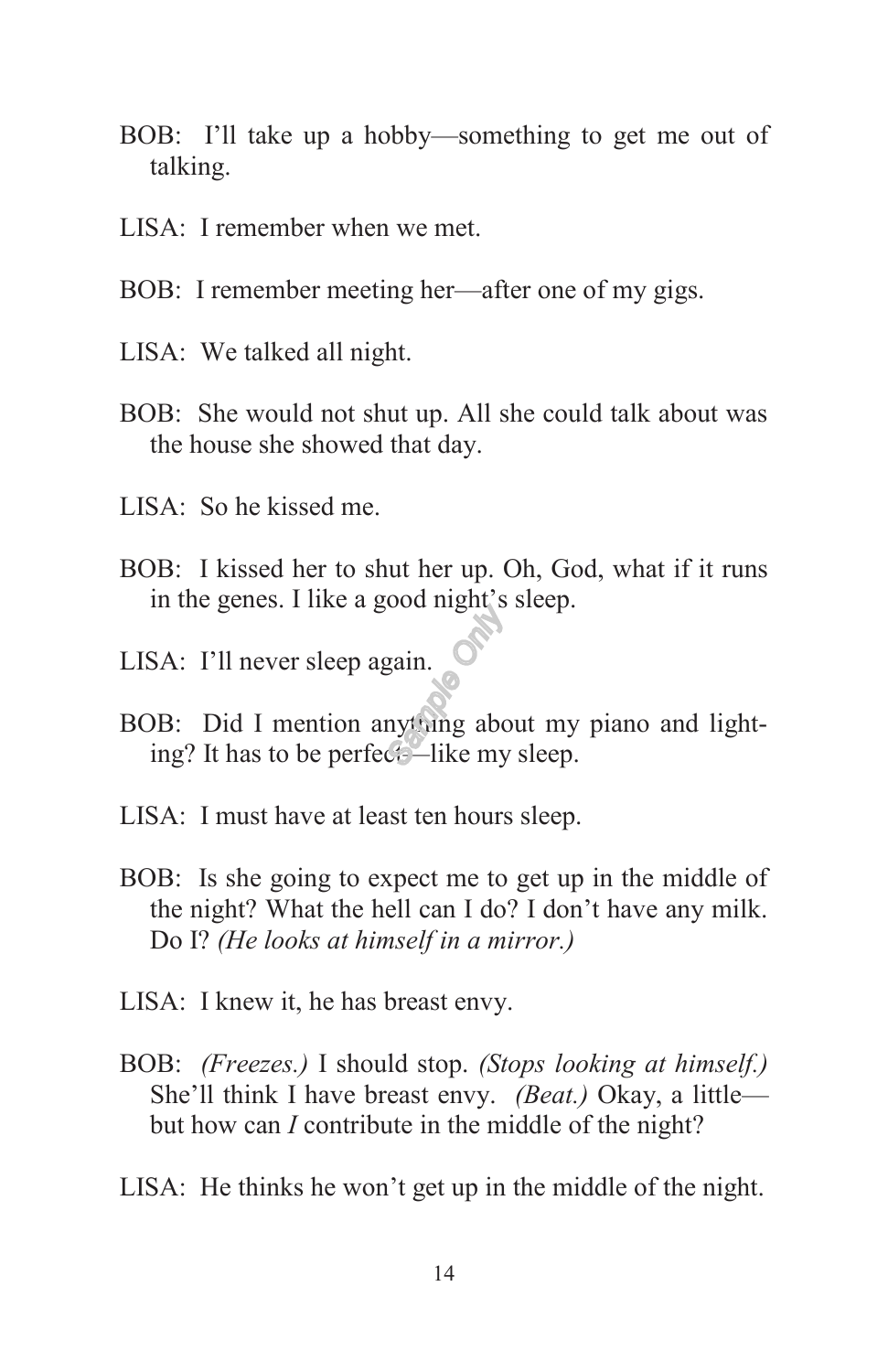- BOB: I won't wake up. I'll block it all out.
- LISA: It's hard enough now. When there's a noise in the house—or the dogs throw up, who wakes up? I do.
- BOB: *(Chuckles to himself.)* It took me many nights to master this. I lie perfectly still and act as though I'm deep sleep mode—like this…*(Asleep beside her, he begins to snore.)*
- LISA: I lay there yelling for him—"BOB! *(No answer.)* BOB!" *(No answer.)*
- BOB: One more time and she'll get up.
- LISA: BOB! And there you have it—I get up. And— OUCH! I trip over his shoes that he kicks in the middle of the room.
- BOB: Every night I place my shoes in the same place, but she manages to trip over them.
- LISA: The only reason he'd get up is if *he* smells smoke and that's to save himself.
- BOB: Smells—I hate smells. Liver, spoiled milk, Rueben casserole, and now we can add dirty diapers to the list. Don't look at me to change the diapers.
- LISA: He thinks he'll never change a diaper.
- BOB: I'll hand the baby to her—then act as though the baby just did it. See? Here's my surprise look.

*(He puts his hand on his face—looking surprised.)*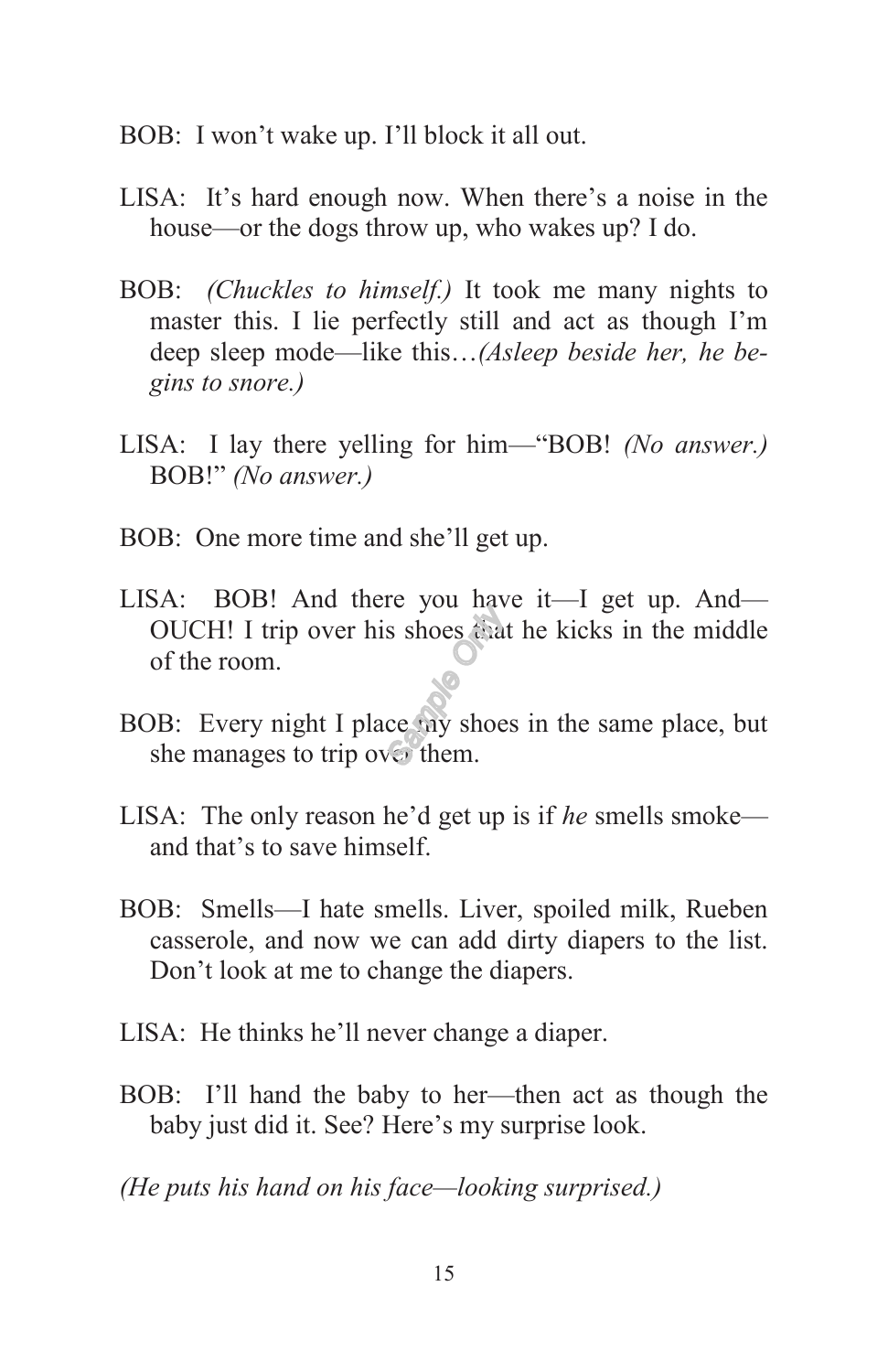THE VOICE: The news of becoming a parent can bring out unexpected emotions in both parents-to-be. This is completely normal. Talk openly about your concerns. You may find yourselves discussing issues that were not important until this very moment. Think back to your own childhood—of course *because* of your own childhood, you currently might be *in* therapy. *If* this is the case, it could be helpful to seek advice from a friend, maybe a family member that has not emotionally wrecked your life, or perhaps try a neighbor that has gone through pregnancy. Also, as a side note, heartburn, nausea, and flatulence may continue. The second month should be an exciting time!

### **SECOND MONTH: Don't Worry**

*(Lights up on Bob and Lisa's next-door neighbor, Doria, a Jewish mother in her early forties. She is standing in Lisa's living room.)* 

DORIA: *(Overjoyed)* Oh. *(Tilts her head adoringly to one side.)*. Oh. *(Head tilts to the other side.)*

 Oh—I can't contain myself. YOU'RE PREGNANT! AHHH! I'm so thrilled for you. If there's anything I can help you with, our door is *always* open. That's what neighbors are for, right? Of course. I told Karen next door the same thing, but she *never* called. I said "fine, do it all yourself." And now, she's *always* struggling. Always. *(Beat.)*

Do your feet ache? Well, sit, sit. *(Doria sits.)* 

 Mine did. And Matthew was no help. I told him—"give me a foot massage—rub my bunions." He'd complain, "It hurts my fingers, I'm too tired—what about the vibrator I got you?" Let's just say there was no vibrator *before* I got pregnant. *(Beat.)* I'm sorry, did I say that out loud? *(Beat.)*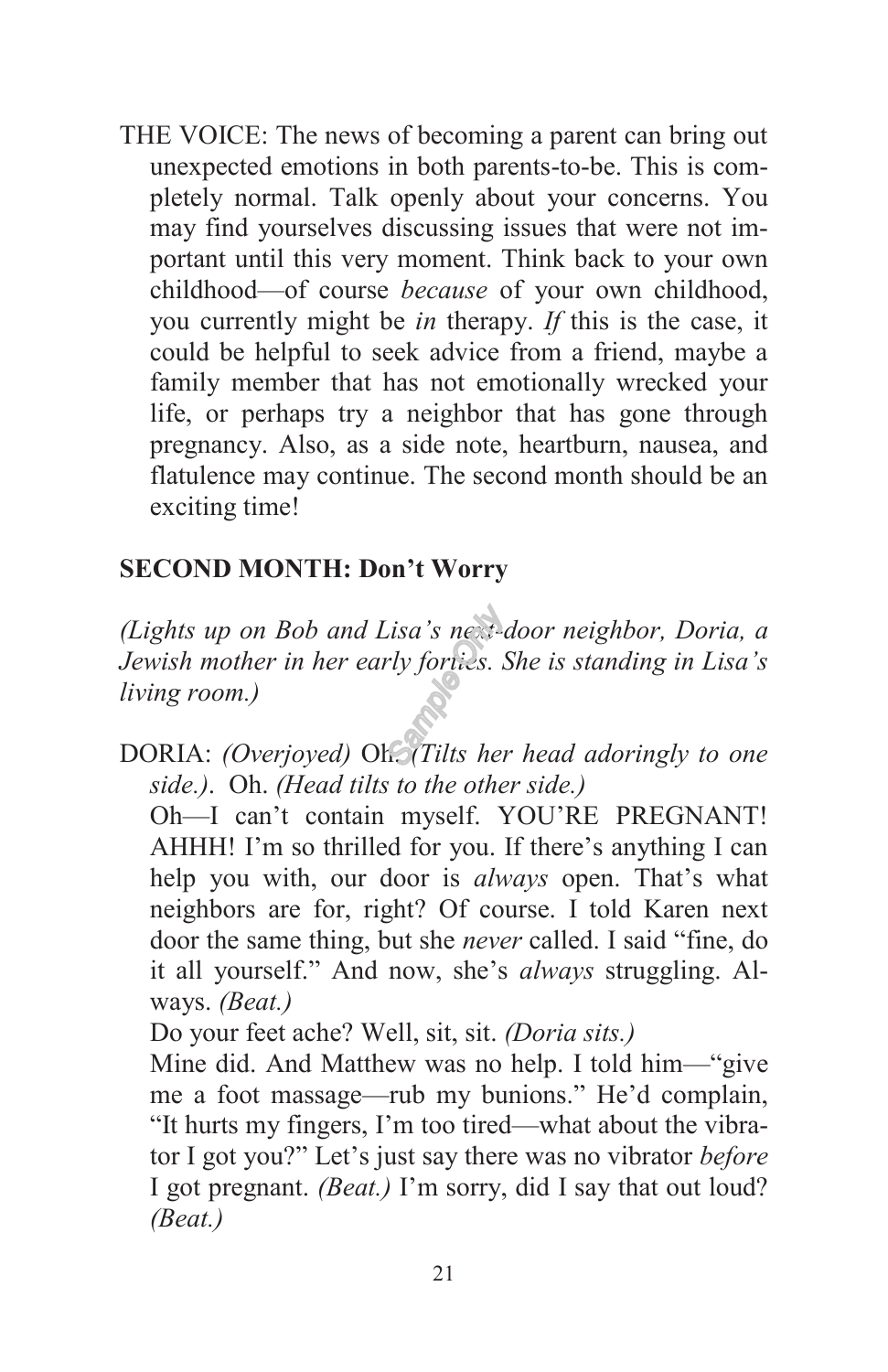Anyway, I wish I looked like you my second month.

Matthew said don't eat so many chicken nuggets. I was fine—until I couldn't fit in my jeans. What I put myself through. I'd take one *very* deep breath and struggle to button those babies up *(Acts as though she's struggling to button her jeans.)*—but I did it. My sister told me "you shouldn't try to force on tight clothes, that can really cause brain damage to a baby." I love her, but she's not exactly medical material. Just because my little Danny blanks on his name, can't recite the alphabet and runs into walls, I'm not concerned. After all, Danny's only sixteen. I'm sure it's a phase. But the important thing is, I stayed thin as long as I could. You'll be fine, right? Of course. *(Beat.)*

Did you get morning sickness? Mine was horrible. Mrs. Hoolagan's Fish Sticks did it for me. I thought it was the healthy choice. But no, *blahh*—fish sticks in the mall, *blahh*—fish sticks in the car. *Blahh*—fish sticks on my Grandfather, at his own funeral.

Do you know that during my pregnancy I became lactose intolerant? I almost died from ice cream. True story. I made Matthew stop and get me a whole gallon of Polly Panda's Pink Pedal Ice Cream. Half-way through it—boom! It became dark and I could feel everything inside of my body shut down. Honest, my heart, my liver, my bowels. I thought it was the end. Do you know what saved me? *(Draws in closer.)*

Now I tell you this *only* because we're good neighbors. All right? All right. *(Closer.)*

I traveled through the darkness of my own body, until I was staring into my baby eyes—like we are now. I asked, "Do you want ice cream? Do you? Do you?" Then, he made this sound *(Said as if calling for help),* "Gurgle, gurgle gurgle." He was communicating with me—he was trying to tell me the ice cream was killing him. Then, all of a sudden now we're still eye-to-eye—he kicks me square in the forehead. WHAM! The next thing I know I'm in the hospital! Saved by my own baby. And do you know, after the birth, I was freed of my lactose intolerance. However, to this day I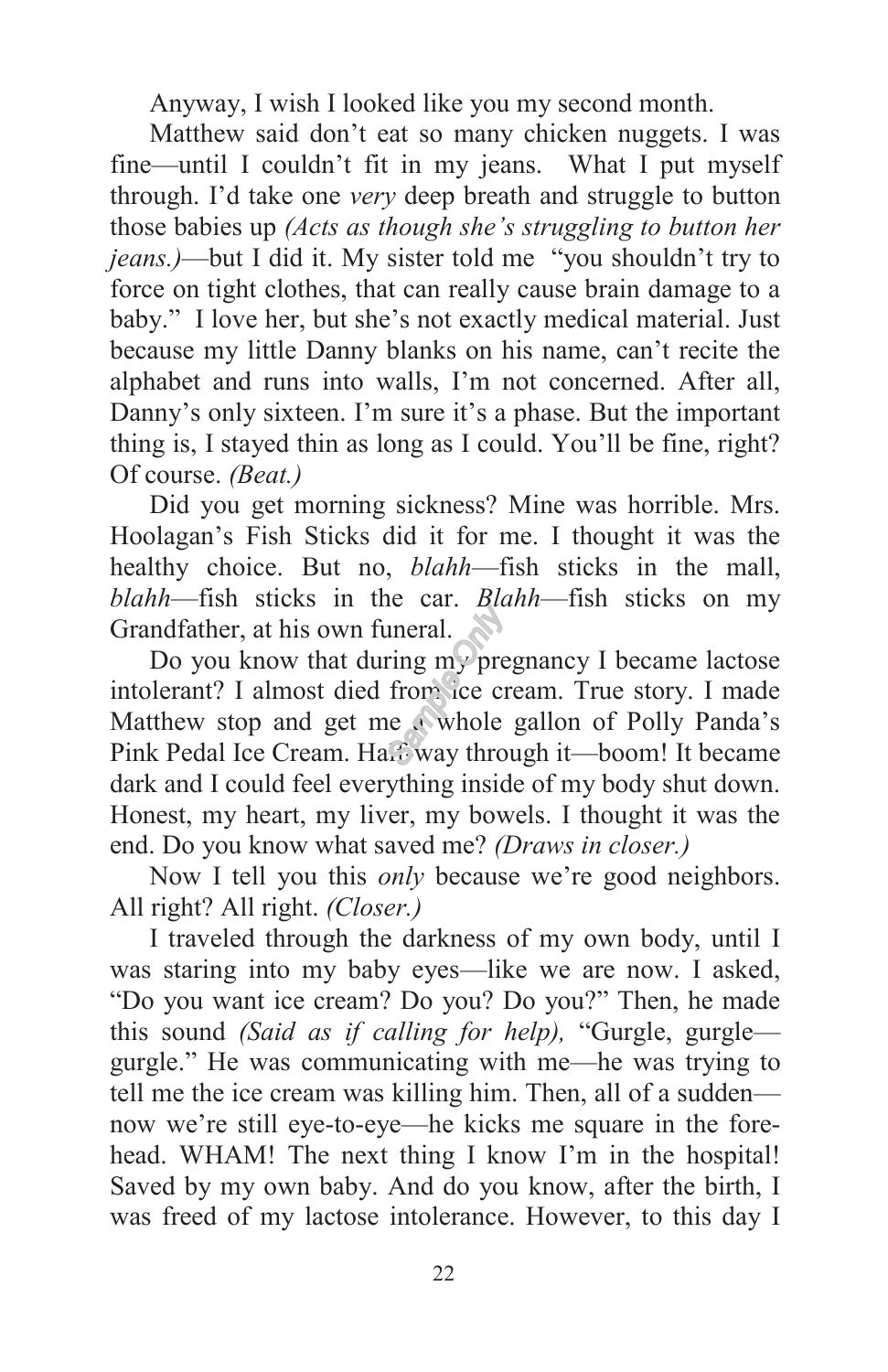THE VOICE: Please note that many people claim to be experts and will give you advice. These people mean well. Consult a licensed physician if you question any of their advice. In the third month, heartburn, indigestion and flatulence will still continue. On top of that you can add constipation. There's no doubt that you are changing. Yes, even your pets might notice. You should get those dogs of yours use to the idea that their lives too will change—dig out that baby doll in the attic—hold it, caress it, kiss it. However, keep an eye on the male spouse when the doll is in *his* hands, he may get the sudden urge to play fetch or tug of war with the dogs. That could give your furry friends the wrong impression.

### **THIRD MONTH: Making Room**

*(Chaplin, a male Scottish Terrier, is on a doggy bed. Maxie, a female Papillion, is on the sofa playing with a ball. They are in Bob and Lisa's living room. Please note: Chaplin should not have a Scottish accent, nor Maxie a French accent. Chaplin is from the Midwest and has no connection to his Scottish heritage. Maxie is all New Jersey—and loves to dominate. Chaplin is ruled by fear and is mentally one step behind Maxie—except for accidental smarts. They should wear clothes that are suggestive of their characters.)* 

- MAXIE: What's their position, Chaplin? *(No Answer.* Chaplin is asleep*.)* Hey!
- CHAPLIN: *(Trying to sleep.)* What.
- MAXIE: I said, what's their position—Bob and Lisa?

CHAPLIN: I wasn't looking.

MAXIE: It's your watch.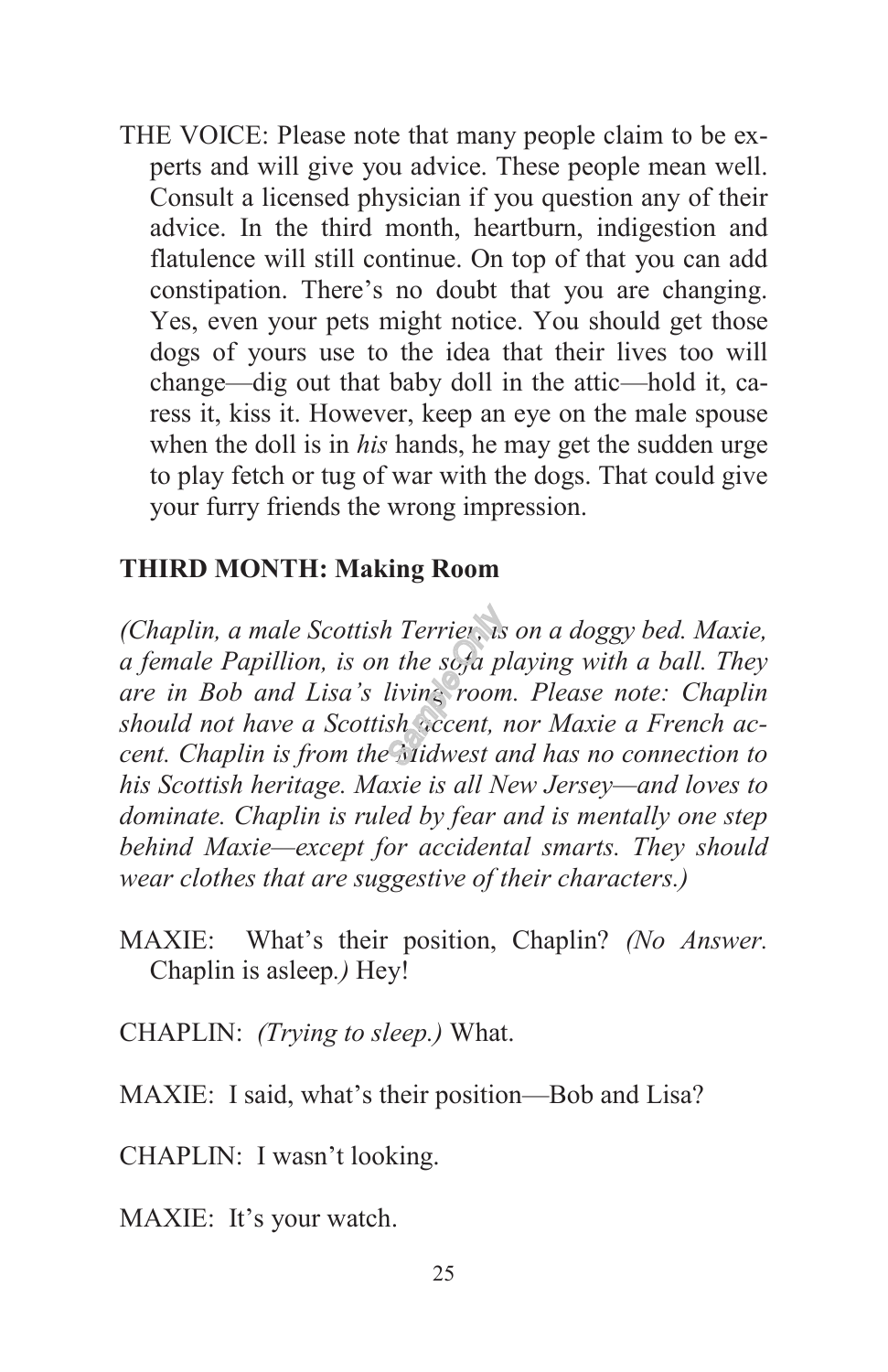CHAPLIN: I know.

- MAXIE: Again, you fall asleep. Why do they use you Scotties for hunting?
- CHAPLIN: Chasing you earlier tired me out.
- MAXIE: Well, sleep some other time, we've got duties.
- CHAPLIN: Sleep when their home and miss all the attention? You're kidding, right?
- MAXIE: We have to be aware of everything. *Our* position depends on it.
- CHAPLIN: *Our* position, *their* position—Maxie, you got your fur in knots. Everything will work itself out.
- MAXIE: You are *so* uninspiring.
- CHAPLIN: Hey, look, there are three things I need as a dog: sleep, food, and grass to tinkle on.
- MAXIE: You don't get it you thickheaded fur-brain. You think this all comes easy. You know how hard I've had it? Sacrificed—that's what I've done—sacrificed.
- CHAPLIN: Again with the "sacrifice."
- MAXIE: *I* spent the whole year before *you*, learning senseless tricks, paving the way for your—your laziness.
- CHAPLIN: Hey, I can do tricks—
- MAXIE: Ha!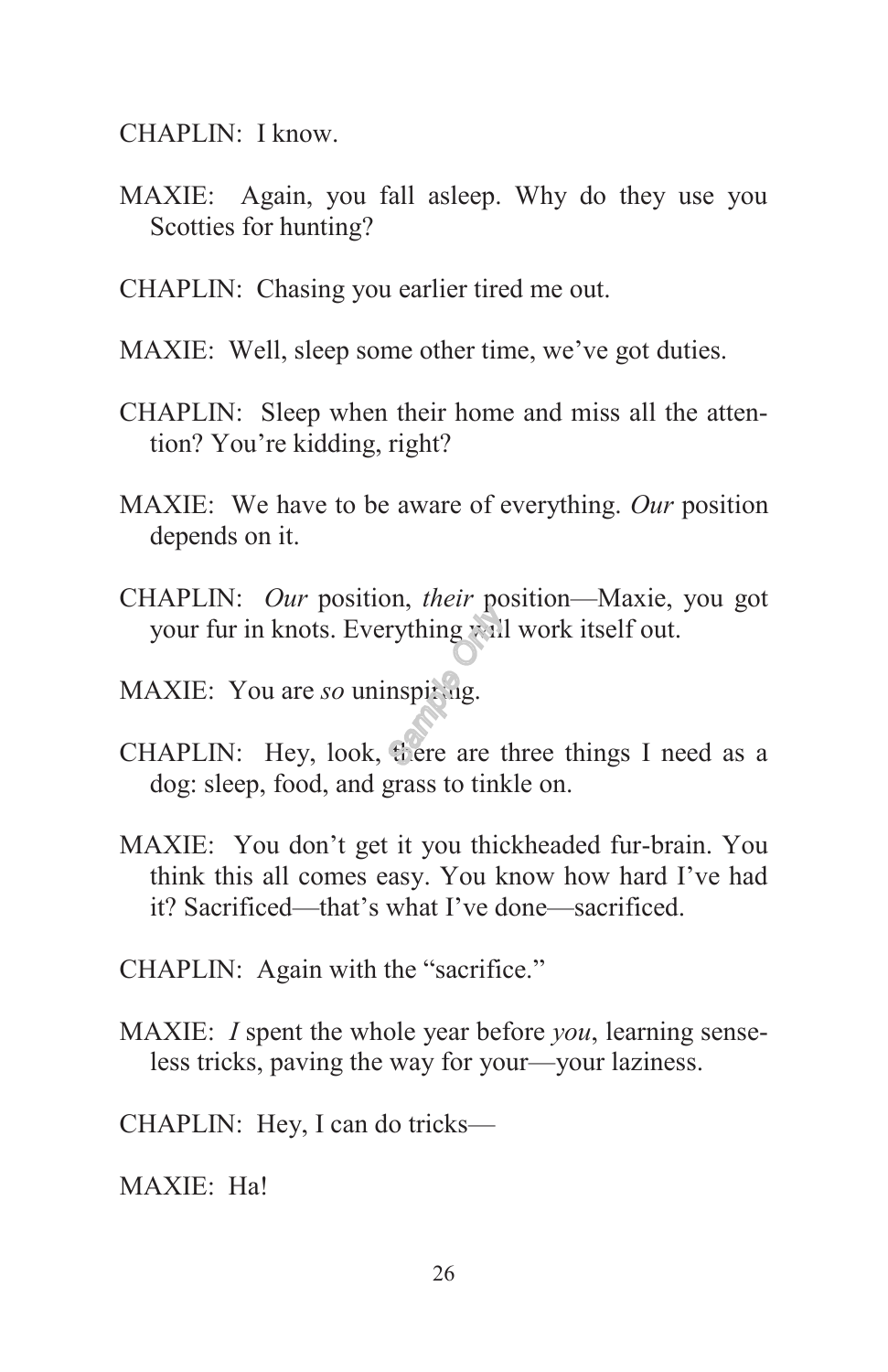- CHAPLIN: Ha! I can—like the "give me your paw" trick.
- MAXIE: With your *back* paw. Chaplin, you can't even lay down on demand.
- CHAPLIN: Can too.
- MAXIE: Sure, when you shit on the carpet and get punished. What else can you do you miserable mutt but lay down in shame.
- CHAPLIN: That's my thing, you know? Set the expectations low. They get so excited when I *do* get it right. And you—
- MAXIE: Me?
- CHAPLIN: Is there anything else you want to bitch about?
- MAXIE: My point is, enjoy it because in five months it's ending. *All* of this.
- CHAPLIN: Right. *(Beat.)* What do you mean, "all of this?"
- MAXIE: I mean our top-dog days are coming to an end. The end I tell ya! THE END!
- CHAPLIN: Can we go a day without the drama?
- MAXIE: That's fine. Say what you want, but I heard it straight from Bob's mouth.
- CHAPLIN: Bob wouldn't tell you something without telling me.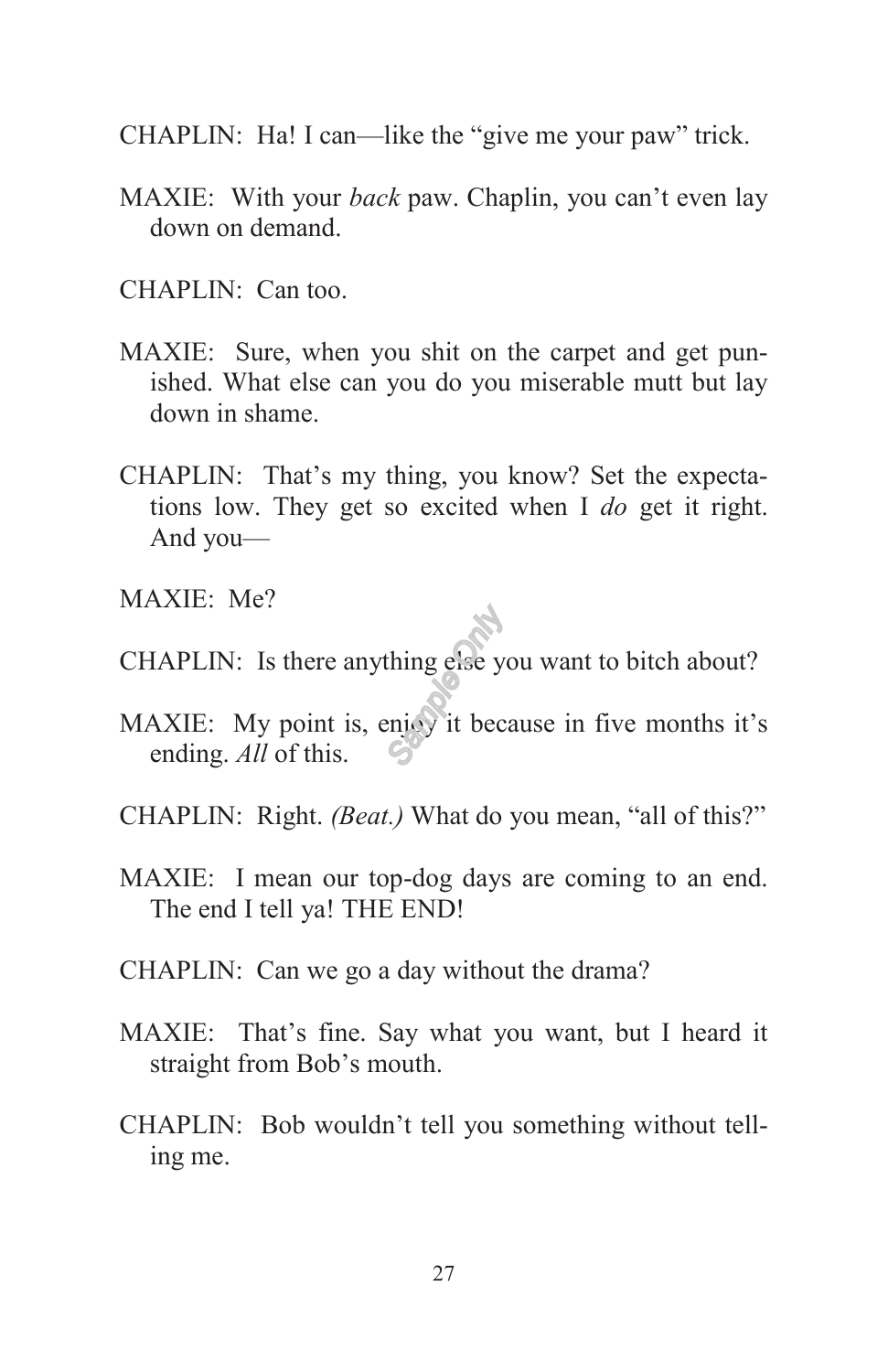- MAXIE: Well, mama's boy, while Lisa was scolding you for rummaging through the trashcan, *I* was with Bob and he let it slip.
- CHAPLIN: You said Lisa put a treat in there for me.
- MAXIE: Listen you gullible furbag—I'm telling you, we've got bigger problems coming.
- $CHAPI IN:$  We do?
- MAXIE: A "baby." *(She dog-sneezes.)*
- CHAPLIN: A what?
- MAXIE: A "baby." *(She dog-sneezes again.)*
- CHAPLIN: You're having a baby? You're having a baby! That's terrific—that's wonderful! That's—that's impossible. You're—
- MAXIE: Fixed.
- CHAPLIN: But aren't I—
- MAXIE: Neutered? Yes.
- CHAPLIN: But how can *we*—
- MAXIE: *We're* not dumb-ass, *Lisa* and *Bob* are.
- CHAPLIN: A "baby?"
- MAXIE: Yes. A "baby." *(She dog-sneezes.)*
- CHAPLIN: But they got us.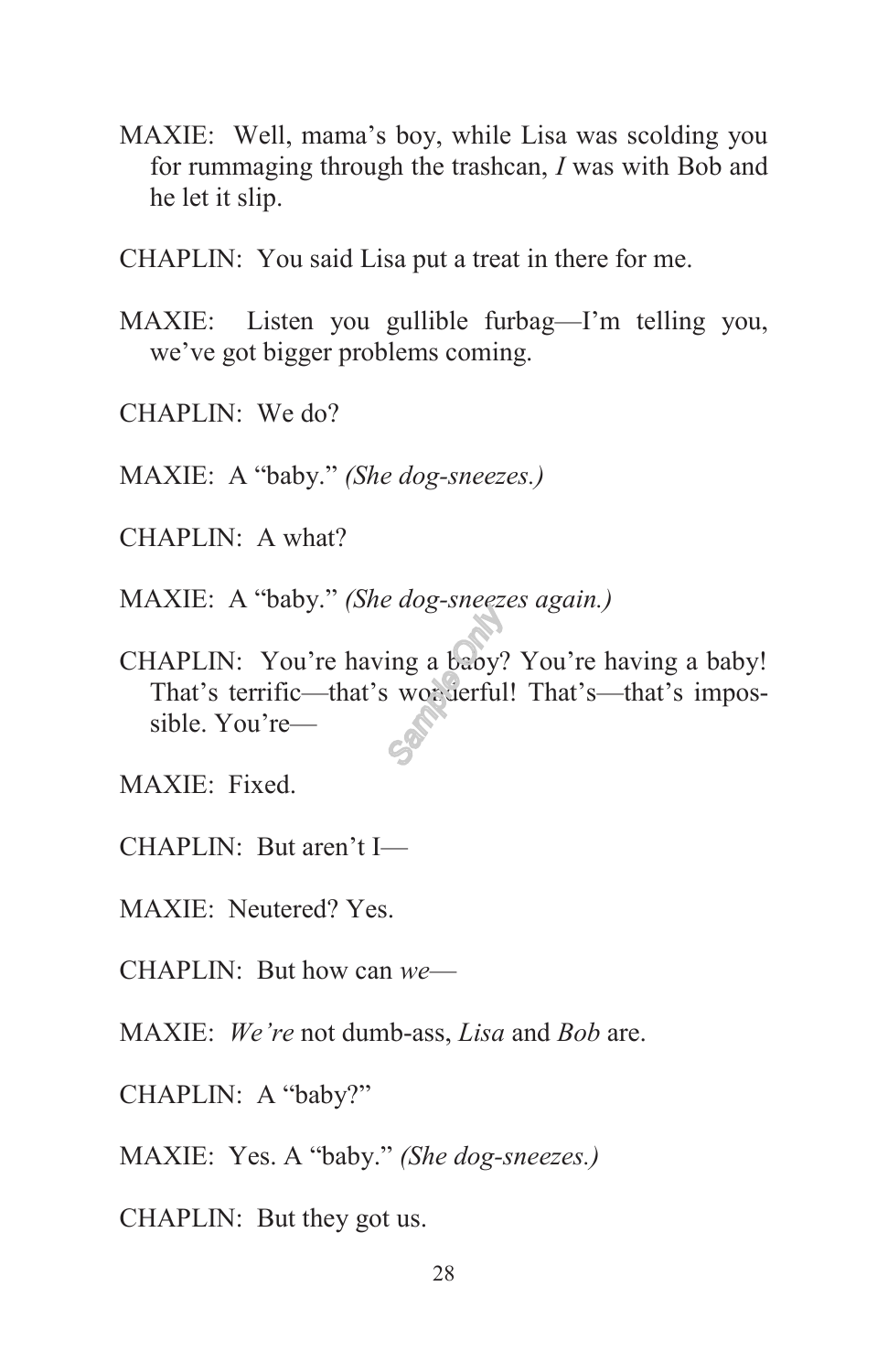THE VOICE: By the fourth month the heartburn, indigestion and surprise flatulence should begin to fade into memory. However, feel free to welcome in the symptoms of nosebleeds, mild swelling in your ankles, feet, hands and face; and if that's not enough, clumsiness and hemorrhoids! This is the time you wonder, "How involved will the Grandparents be?" Will they be in the labor room? Will they insist on yellow walls or that old ugly stitched picture barely resembling a duck to be hung in the nursery? Will they insist you name your child after their great-great grandmother Itzelmuddlepop? *(Pause.)* No matter how involved, they will *all* place the same curse on you: May *your* child be as much trouble as you were. This is their only hope for revenge. As a matter of fact, don't be surprised if they bend the rules after your child is born—feeding them a little more sugar than normal, depriving them of sleep—in other words, expect them to spoil your child beyond belief. As you leave their house and your child is screaming hysterically, take note of the smile at the corner of the Grandparents mouth. In *their* minds, justice has been served.

### **FOURTH MONTH: Time Capsule**

*(Setting: Somewhere in the southern part of New Jersey. Bob bends forward as if to look at a video recorder in the living room. Betty crosses to the couch. They are both in their sixties.)* 

BETTY: Is the recorder on?

BOB, SR.: Yep.

BETTY: Are you sure?

BOB, SR.: Yep.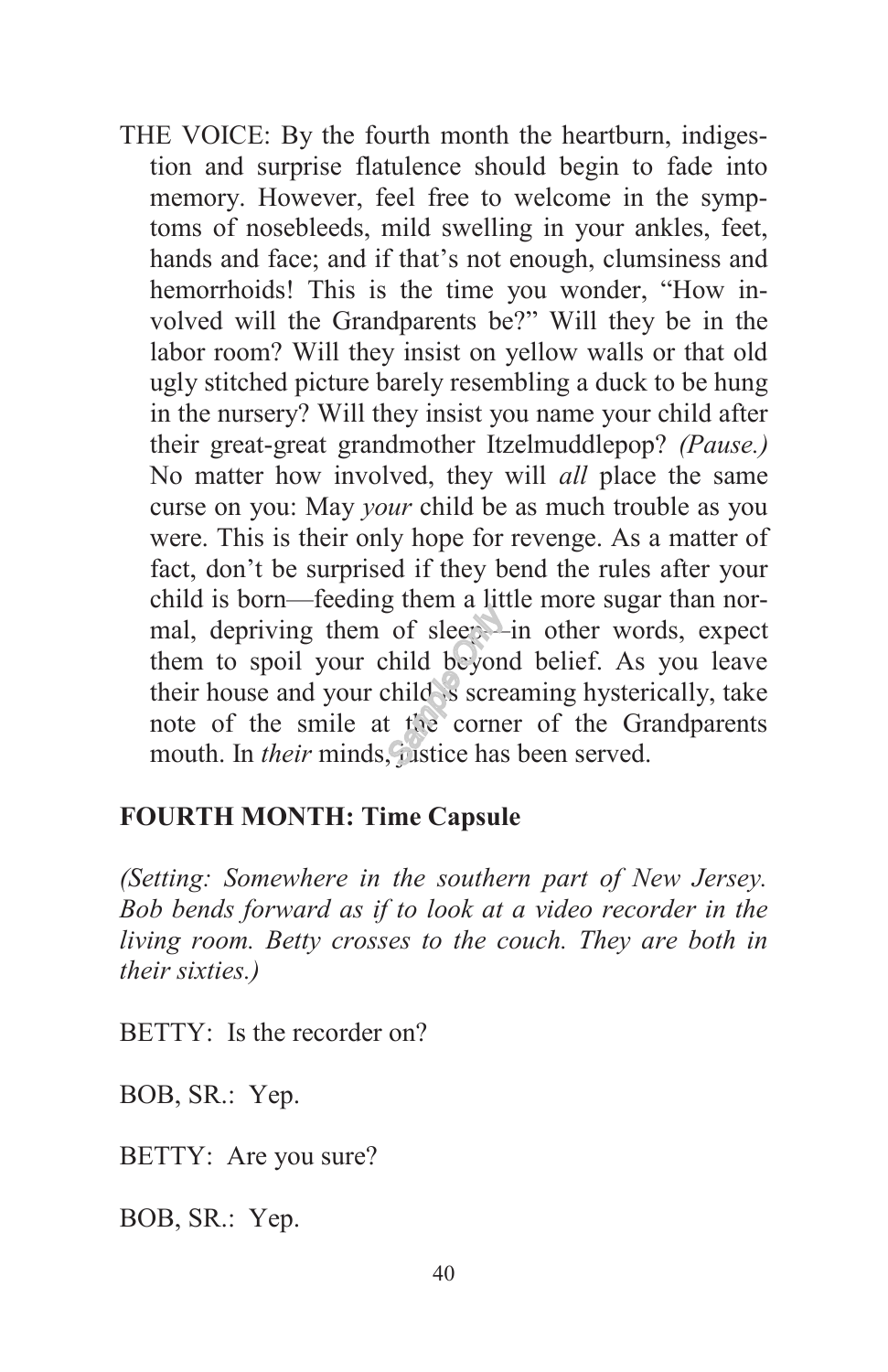- BETTY: *(Sits.)* The last video you shot, our heads were missing.
- BOB, SR.: I checked it.
- BETTY: Wires—you're not good with wires.
- BOB, SR.: *(He crosses to the couch to sit.)* I'm fine with wires. It's fine—I followed the instructions.
- BETTY: Did you wear your glasses? You're probably filming our feet.
- BOB, SR.: I'm not filming our feet.
- BETTY: You say it's on?
- BOB, SR.: I said it was on—
- BETTY: Oh—*(Tries to fix her hair. Pause.)* Well, aren't you going to say something, Bob?
- BOB, SR.: *(Sits with his arms crossed.)* This was your idea.
- BETTY: Bob—say something.
- BOB, SR.: *(Not knowing what to say.)* Yep.
- BETTY: Hello little one, this is Grandma Betty and Grandpa Bob. Your mother and father wanted us to make something for a time capsule box that you'll open on your eighteenth birthday. Right, Bob?

BOB, SR.: Yep.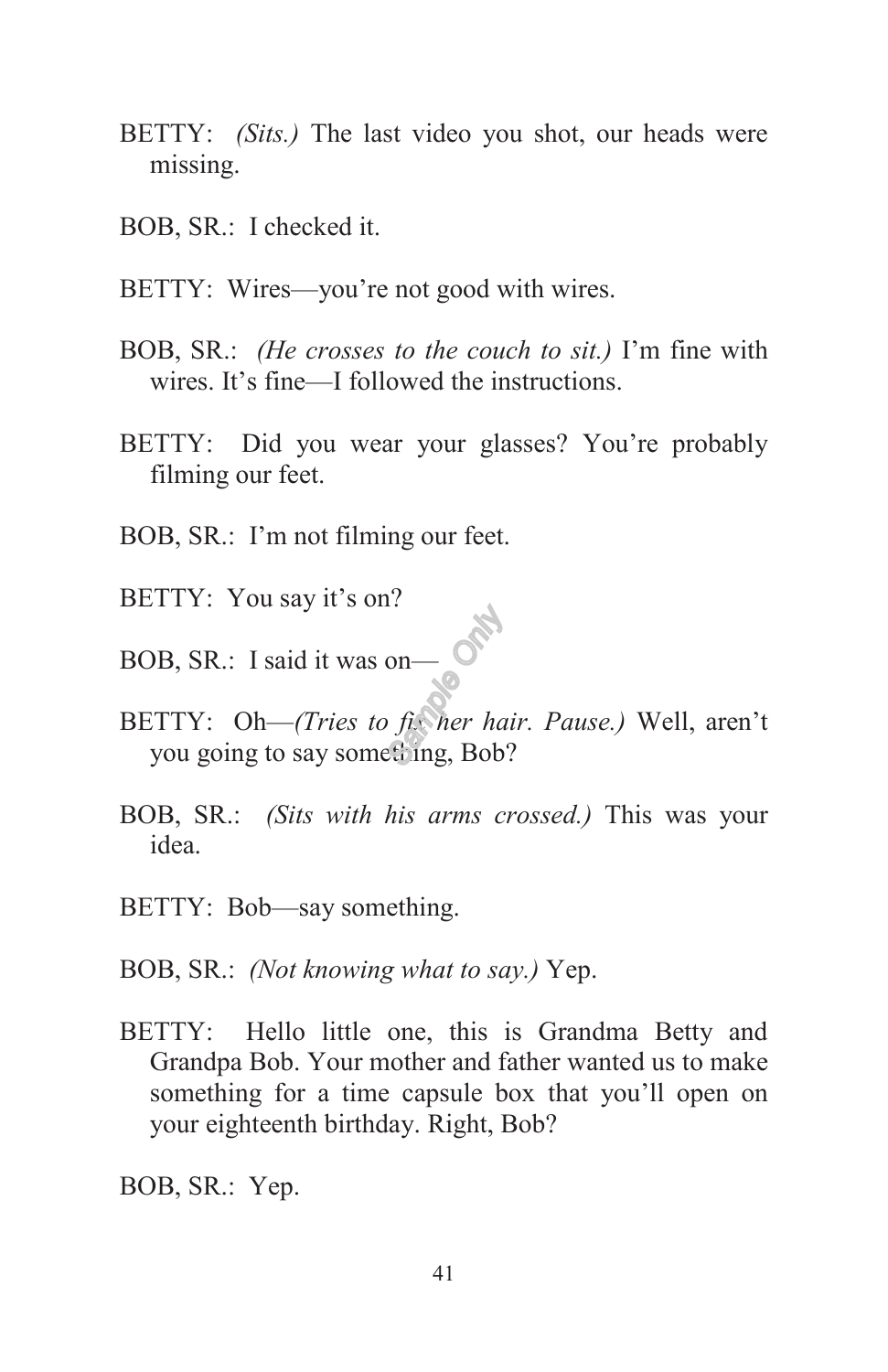- BETTY: Well, here we are young or younger than we are now which won't be the case then—but you'll be much older than you were now—which will change when you get older. Right, Bob?
- BOB, SR.: Uh, Yep.
- BETTY: *(Very enthused.)* Right now, you're our youngest. *And* our first. *(Beat.)* Wow, our first one. This is so exciting. I guess I haven't thought about it until now. Oh, we can't wait to see you. You're going to find out what a great family we are—we're so wonderful and open minded. And your parents—your perfect parents… *(Loses enthusiasm.)* they'll be…they'll be…—oh, dear God, they'll raise you all *wrong*!
- BOB, SR.: Betty.
- BETTY: I can't help it. I mean, look how long it took Bobby to get married.
- BOB, SR.: He had to find the right girl.
- BETTY: I prayed for *any* girl. When he went to that *liberal*  arts college, I thought—well, you know how a bunch of those *theatre* and *music* people are. He always had his "*male" friends* with him. And some of the them, well, I don't think they liked girls—
- BOB, SR.: Betty.
- BETTY: *You* certainly didn't see it, always out fishing with your buddies.
- BOB, SR.: They're my plumbing buddies. We're plumbers. We plumb and fish.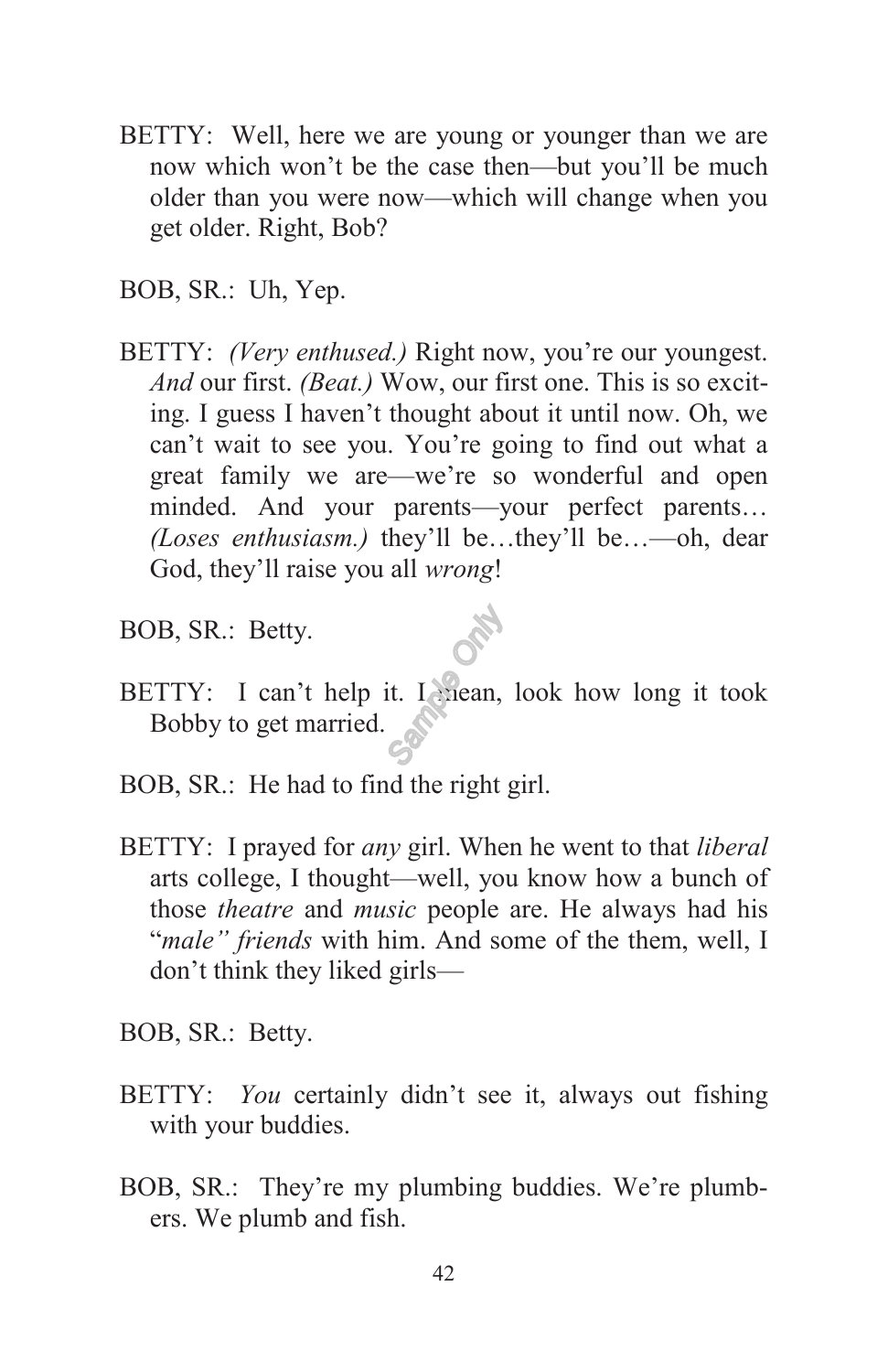- BETTY: Oh—*(Looking into the camera.) y*ou should know that your Grandpa Bob is a lousy plumber.
- BOB, SR.: I'm a good fisherman.
- BETTY: He gets called back for every job—"Leaks, pipes on backwards."
- BOB, SR.: I catch the biggest fish.
- BETTY: The whole neighborhood knows Bob's a lousy plumber—which is why I worried about Bobby Jr.
- BOB, SR.: I don't worry.
- BETTY: You never worry. I wish you would. He's your namesake. Anyway it's those *liberal* colleges. You know what liberal means—"trouble." *(To the camera.)* Don't let your parents talk you into a liberal college. Oh, Bobby has no idea what he's in for. A child isn't easy.
- BOB, SR.: A marriage isn't easy.
- BETTY: Bob.
- BOB, SR.: How about when we married?
- BETTY: *We* were in love.
- BOB, SR.: You're family was as Baptist as they come—a hard swallow for my Catholic father.
- BETTY: I switched, for you.
- BOB, SR.: It took three years for my father to speak to us.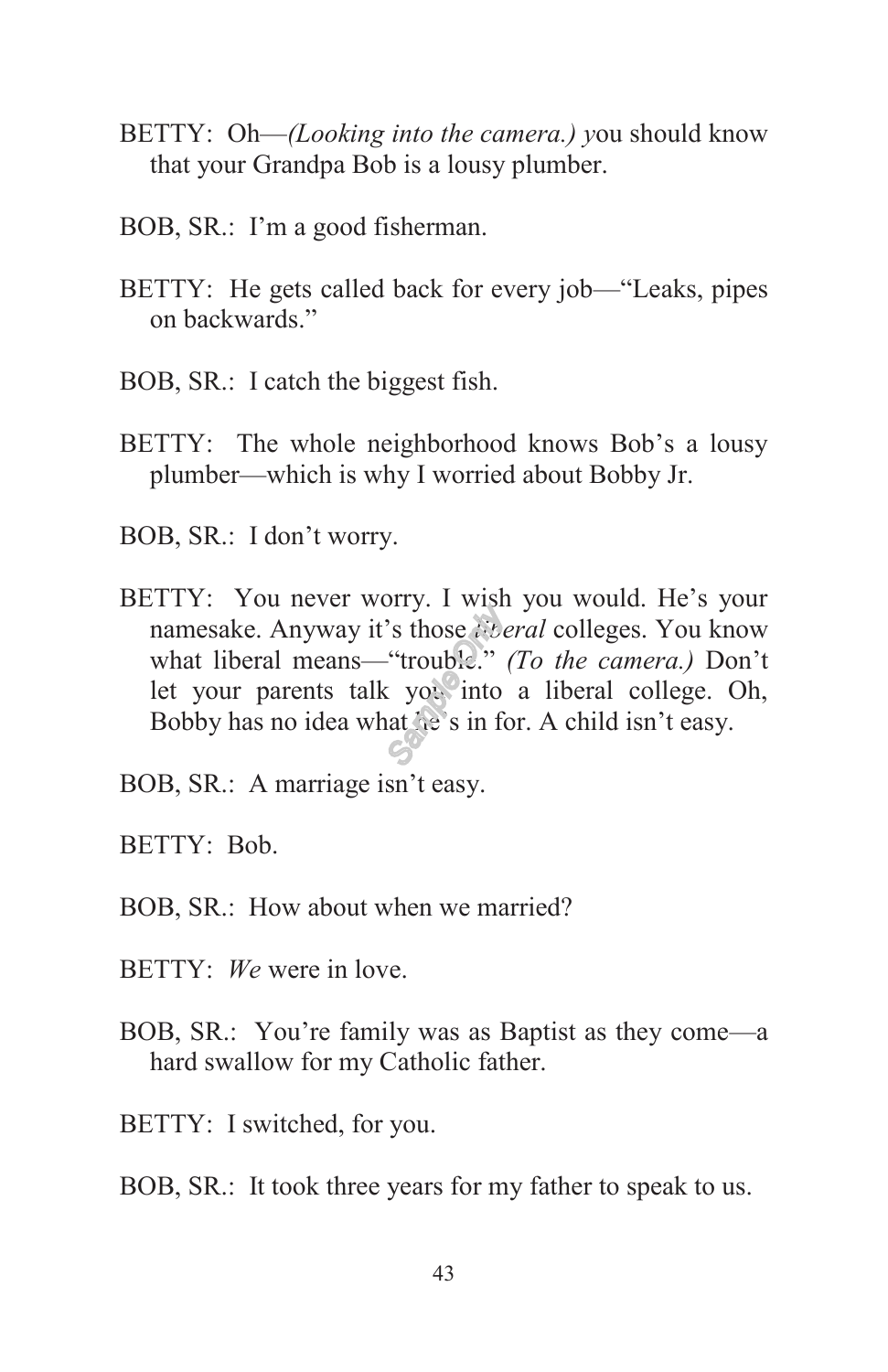- BETTY: The first time he spoke to me, he called me a dumb jackass.
- BOB, SR.: You ran over his goat.
- BETTY: Oh, it's just a goat.
- BOB, SR.: It was the *family* goat.
- BETTY: I offered to get him another one.
- BOB, SR.: You don't just replace a goat. I'm saying, it takes a lot of work.
- BETTY: *(To Bob.)* Oh, it's going to be beautiful—the birth that is.
- BOB, SR.: Depends.
- BETTY: *(To the camera.)* You see Grandpa Bob was born on the kitchen table.
- BOB, SR.: That's what we did back then. Mother had me and got back to making dinner. Dinner was at five o'clock every day.
- BETTY: Now when I had Bobby—*that* was difficult.
- BOB, SR.: That's before fathers were allowed in the delivery room. I paced around for eighteen hours.
- BETTY: Twenty-one hours.
- BOB, SR.: I really wanted to help the doctor. I'm a plumber after all. I know about things being stuck. I just as soon take a snake stick it up there and watch that baby